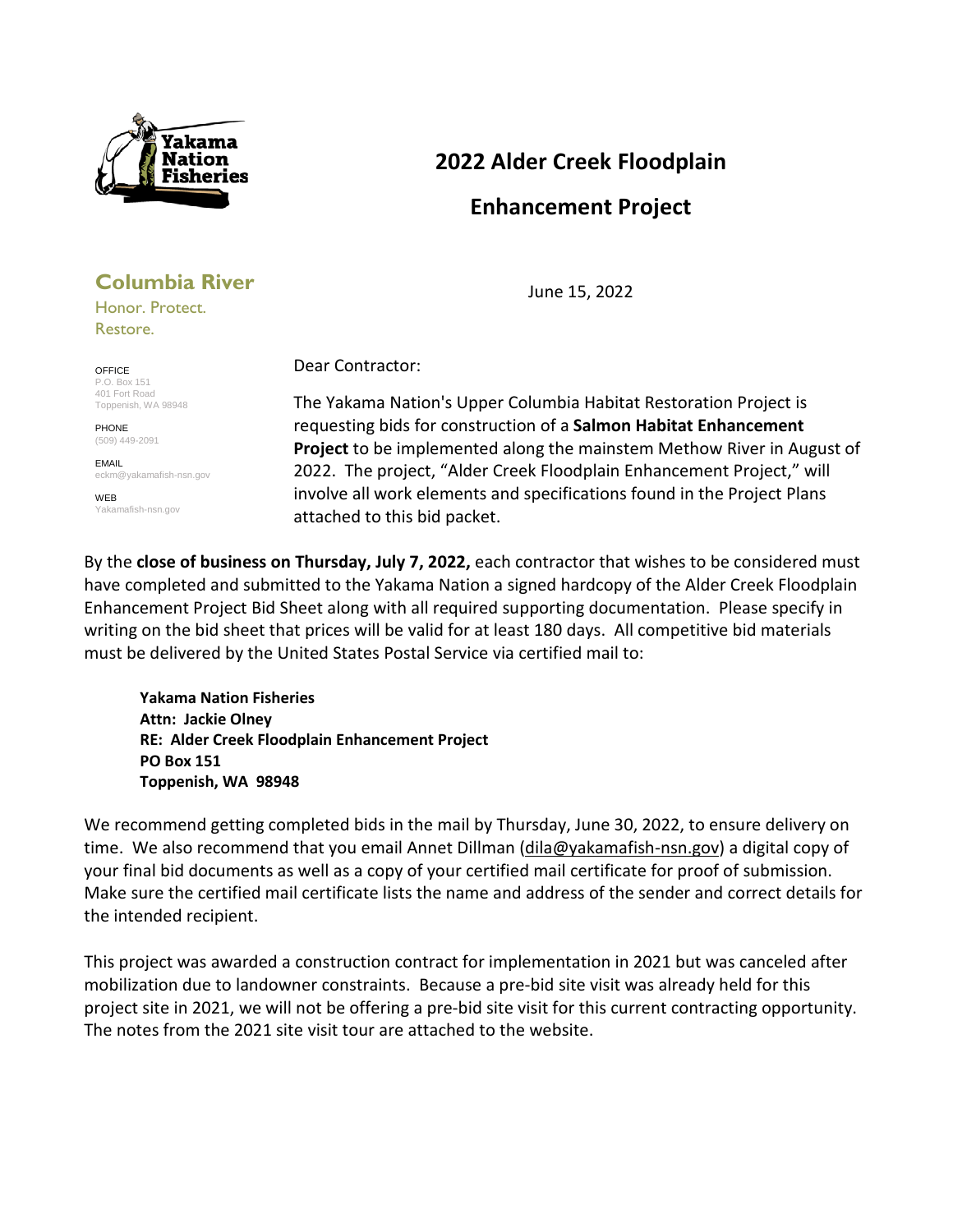Major portions of the project will be conducted between **July 1st and August 31th, 2022**, to coincide with the permitted in-water work windows negotiated with NOAA, USFWS, and WDFW for this project. The full project will occur when ESA-listed juvenile and adult salmon and steelhead may be present in or near the project area so turbidity control via cofferdam systems will be of the utmost importance. The winning contractor will understand the magnitude of this project and be equipped to perform all necessary elements for a project of this type within a critical habitat stream. The winning contractor will have extensive experience in the following: building cofferdams, de-watering construction areas following NMFS fish screening protocols, constructing log jams, and minimizing disturbance around regulated waterbodies, wetlands, and critical areas.

All contractors submitting bids for this project shall provide and/or demonstrate, at a minimum, the following:

- *A list of experienced equipment operators that will be on-site during project construction. Please provide details of their work on in-stream habitat enhancement structures within the past several years.*
- *A detailed construction timeline of how you propose to get all project tasks completed within the stated project timeline that is provided within the engineered design set.*
- *Experience and preferably examples of the ability to create de-watered work areas through the use of coffering techniques. A cofferdam and surface water diversion plan should be submitted with the bid documents.*
- *A list of key pieces of heavy equipment that will be used in construction of the project and a daily standby rate for each piece of heavy equipment.*

### Please note:

- The contractor will be responsible for all damages to county roads caused by driving dump trucks to the spoils repository. This will be considered an incidental cost as stated in the Alder Creek Planset mobilization spec. Please see the conditions in the Okanogan County Roads permit attached to the RFP webpage. Also please disregard any mention of the second project involved in this permit, the Golden Doe Floodplain Enhancement Project, as it was completed last year.
- Davis Bacon Wages apply to this contract. The winning contractor will adhere to the Davis Bacon rules and comply and submit all necessary paperwork to the Yakama Nation.
- The Yakama Nation is exempt from state taxes on this project. Please see the attached Treaty Fishery Exempt Cover Letter and Treaty Fishery Exempt Certificate. The winning contractor will receive signed copies for their records.
- This project has adopted by reference in the Engineer's Planset the 2022 Washington State Department of Transportation (WSDOT) Standard Specifications for Road, Bridge, and Municipal Construction. You can download a digital copy of the WSDOT 2022 Standard Specifications at: <https://www.wsdot.wa.gov/publications/manuals/fulltext/M41-10/SS.pdf>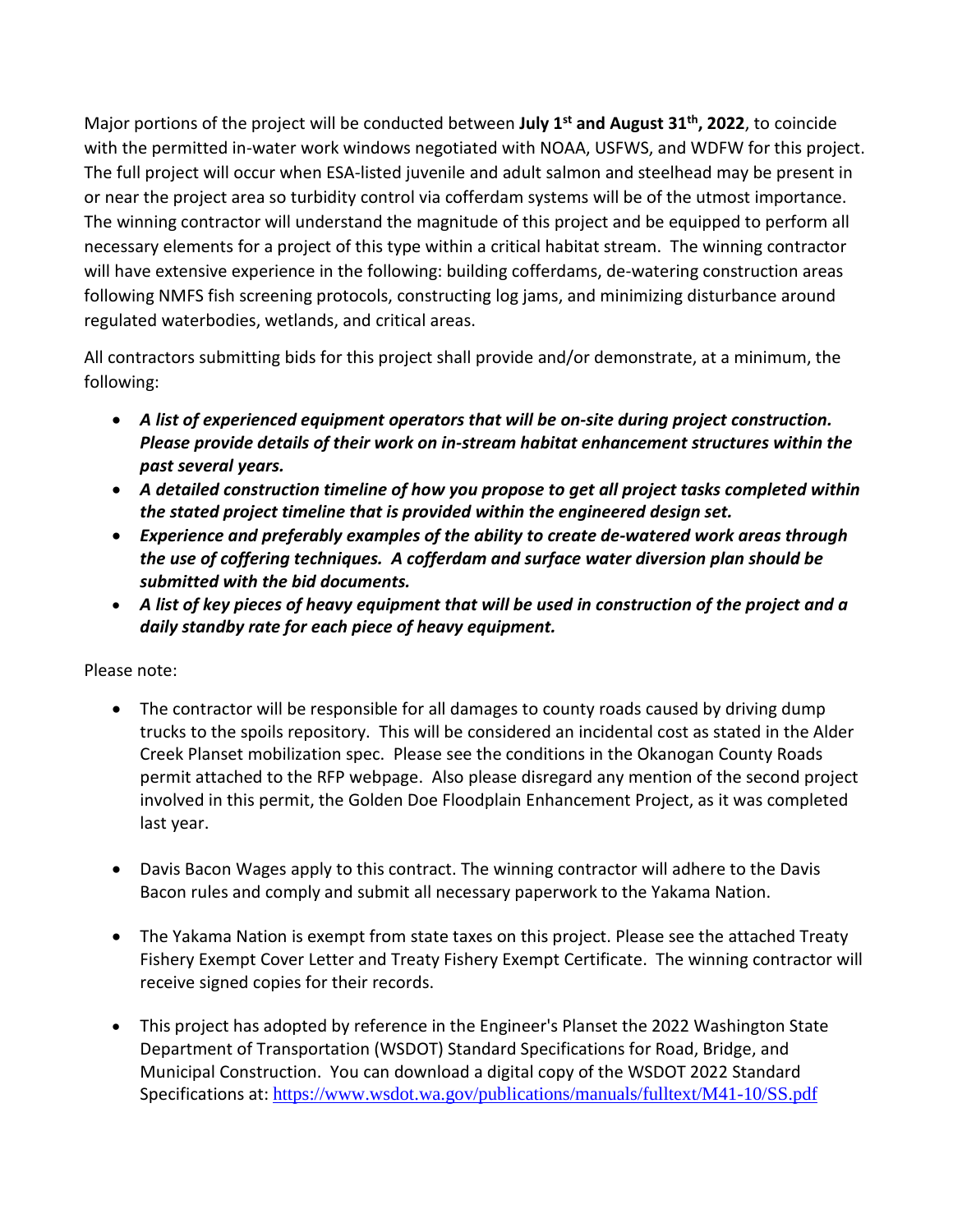- The winning contractor will have all equipment cleaned and inspected prior to entering the any portion of the project site.
- Awarded contractor must provide "san-i-can" service.
- This project will occur on publicly owned properties that require previous consent for commercial access:
	- o Contractors will need to obtain Washington Department of Fish and Wildlife commercial use permits to perform portions of this work.
	- o Specific indemnity and insurance provisions will apply for operating on Washington State Department of Fish and Wildlife and Washington State Department of Natural Resource managed lands.

Please review the attached template Construction Services Agreement for an overview of the Scope of Work likely to be incorporated into the awarded contract. Please make note of specific provisions provided in this Construction Services Agreement, including the detailed Exhibits, that may be in addition to the specifications and directions found in the Project Planset.

Also, please note that this project is pending on permitting and final landowner permission. The Yakama Nation reserves the right to accept or reject any and all of the proposals received as a result of this request, or to cancel in part or entirely this request if it is in the best interest of the Yakama Nation to do so. This request does not commit the Yakama Nation to pay any costs incurred in the preparation of a proposal.

### **The following categories will be used to evaluate the competitiveness of bids received:**

- Demonstrated experience with this type of work 15%
- Demonstrated quality of work 15%
- $\bullet$  Cost 15%
- $\bullet$  Schedule 10%
- Company integrity/references 10%
- Demonstrated experience with permitting agencies in the Upper Columbia Region 10%
- Adequacy/quality of staff and equipment proposed 15%
- Completeness of Proposal (Based on RFP Submission Requirements) 10%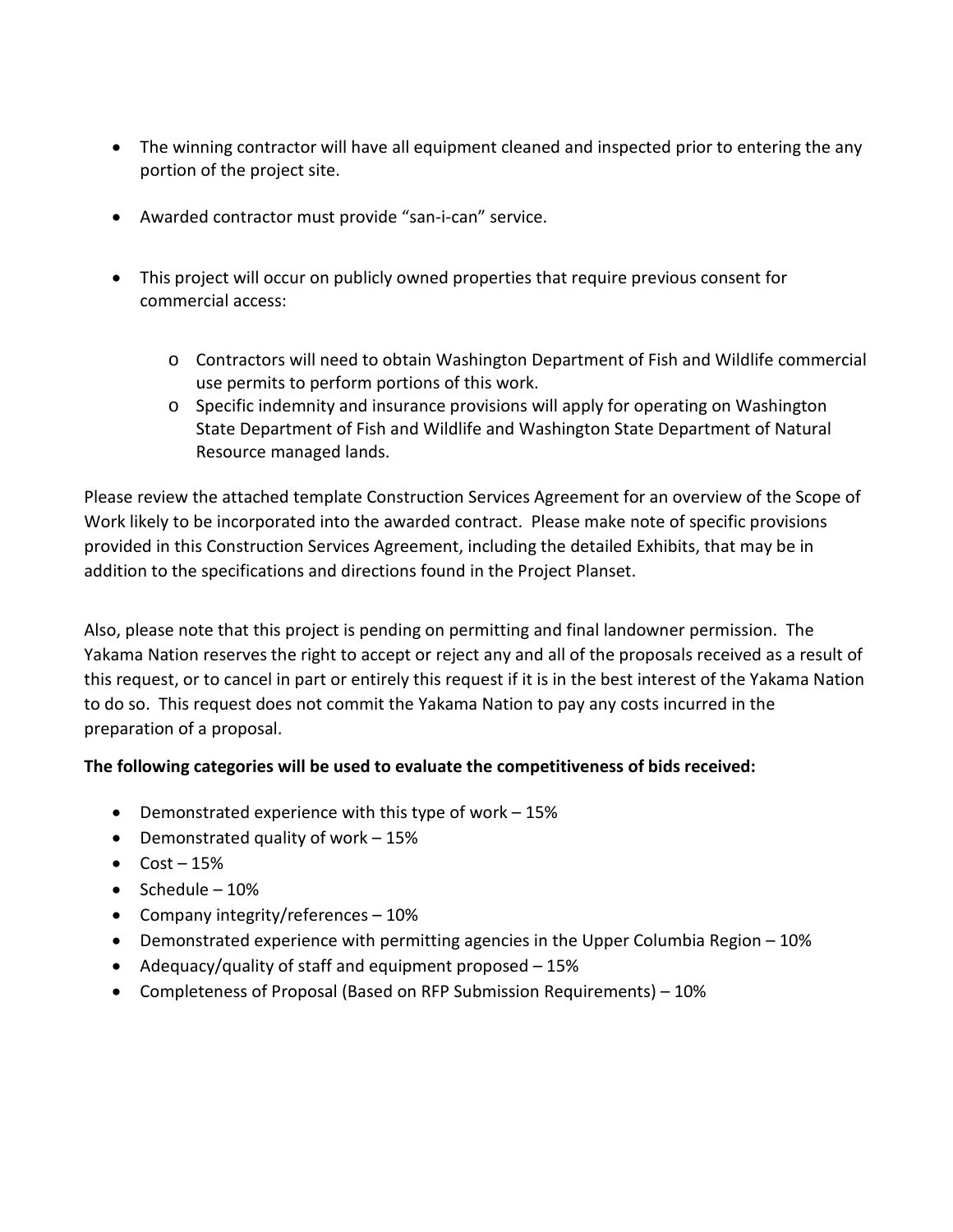For questions regarding this project please feel free to contact me at the mobile number listed below.

Sincerely,

M. eckmann

Madeleine Eckmann Project Manager, Habitat Fisheries Biologist, C – (509) 449-2091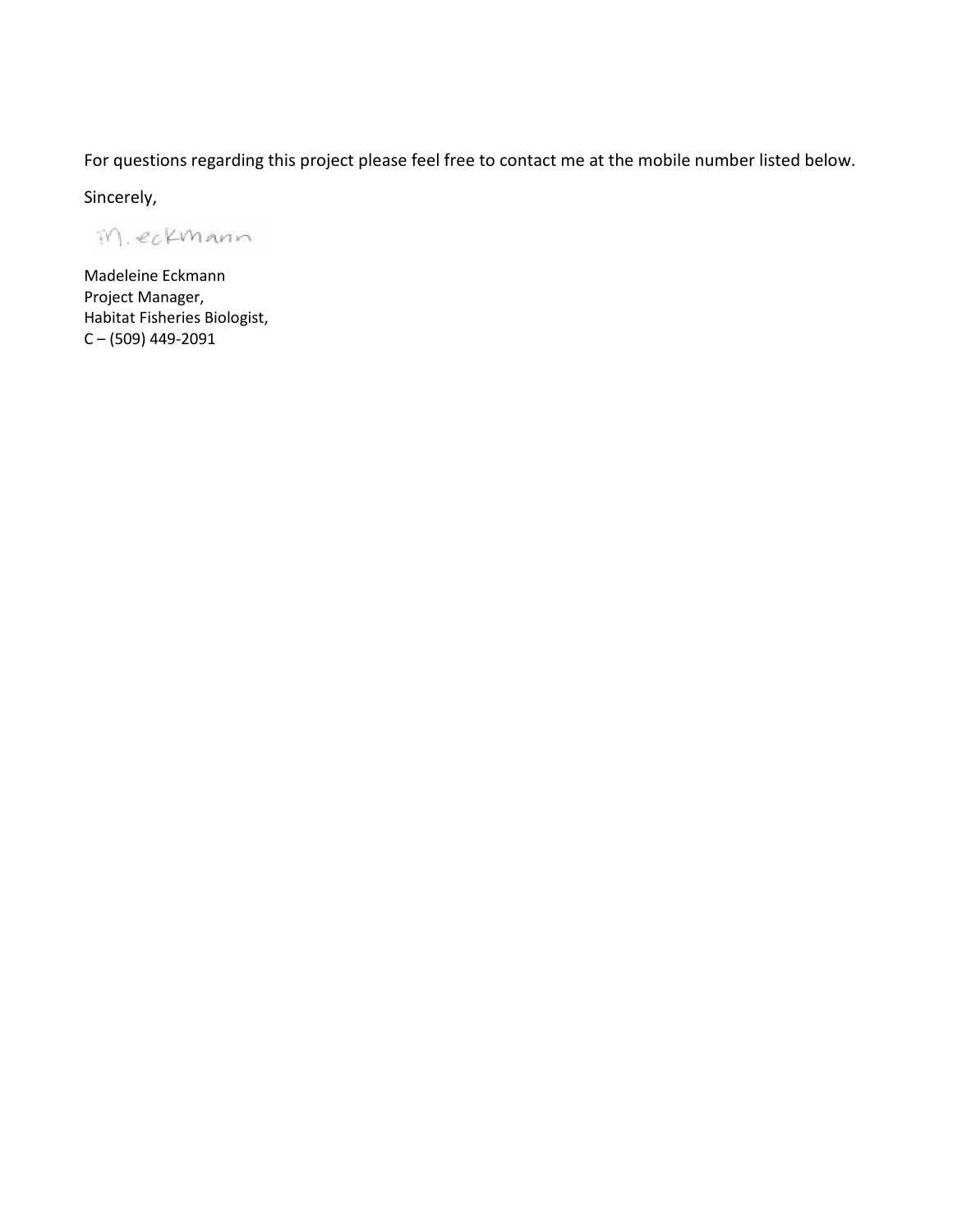#### **BID PROPOSAL FOR THE ALDER CREEK FLOODPLAIN ENHANCEMENT PROJECT**

Please use the Engineer's Stamped Project Plans to produce your competitive bids. Item descriptions can be found on pages 15-18 of the design set.

| <b>Twisp Horseshoe Fish Enhancement Project</b> |                              |                 |             |                                            |                       |
|-------------------------------------------------|------------------------------|-----------------|-------------|--------------------------------------------|-----------------------|
| <b>ITEM</b>                                     | <b>DESCRIPTION</b>           | <b>QUANTITY</b> | <b>UNIT</b> | <b>UNIT PRICE</b>                          | <b>EXTENDED PRICE</b> |
|                                                 | TESC, SPCC, PLAN and         |                 |             |                                            |                       |
| $\mathbf{1}$                                    | Implementation               | $\mathbf{1}$    | LS.         |                                            |                       |
| $\overline{2}$                                  | Mobilization                 | $\mathbf{1}$    | LS          |                                            |                       |
| 3                                               | <b>Traffic Control</b>       | $\mathbf{1}$    | LS          |                                            |                       |
| 4                                               | <b>Clearing and Grubbing</b> | $\mathbf{1}$    | LS.         |                                            |                       |
|                                                 | <b>Channel Excavation</b>    |                 |             |                                            |                       |
| 5                                               | Including Haul               | 14,800          | <b>CY</b>   |                                            |                       |
| 6                                               | Logs - Side Channel Site     | $\mathbf{1}$    | LS          | ٠                                          | ٠                     |
| $\overline{7}$                                  | Inlet Log Structure          | $\mathbf{1}$    | LS          |                                            |                       |
|                                                 | Road Maintenance and         |                 |             |                                            |                       |
| 8                                               | <b>Dust Abatement</b>        | $\mathbf{1}$    | LS          |                                            |                       |
|                                                 | <b>Crushed Surfacing Top</b> |                 |             |                                            |                       |
| 9                                               | Course                       | 100             | <b>CY</b>   |                                            |                       |
|                                                 |                              |                 |             | <b>BASE BID TOTAL Does not include Tax</b> |                       |

Company Name: Company Name: Company Name: Company Name: Date Prepared: Date Prepared:

Certification

Printed Name and Title **Signature** Signature

By signing and submitting this form you are agreeing to honor the completed competitive bid for a period of up to 180 days from the date this form was prepared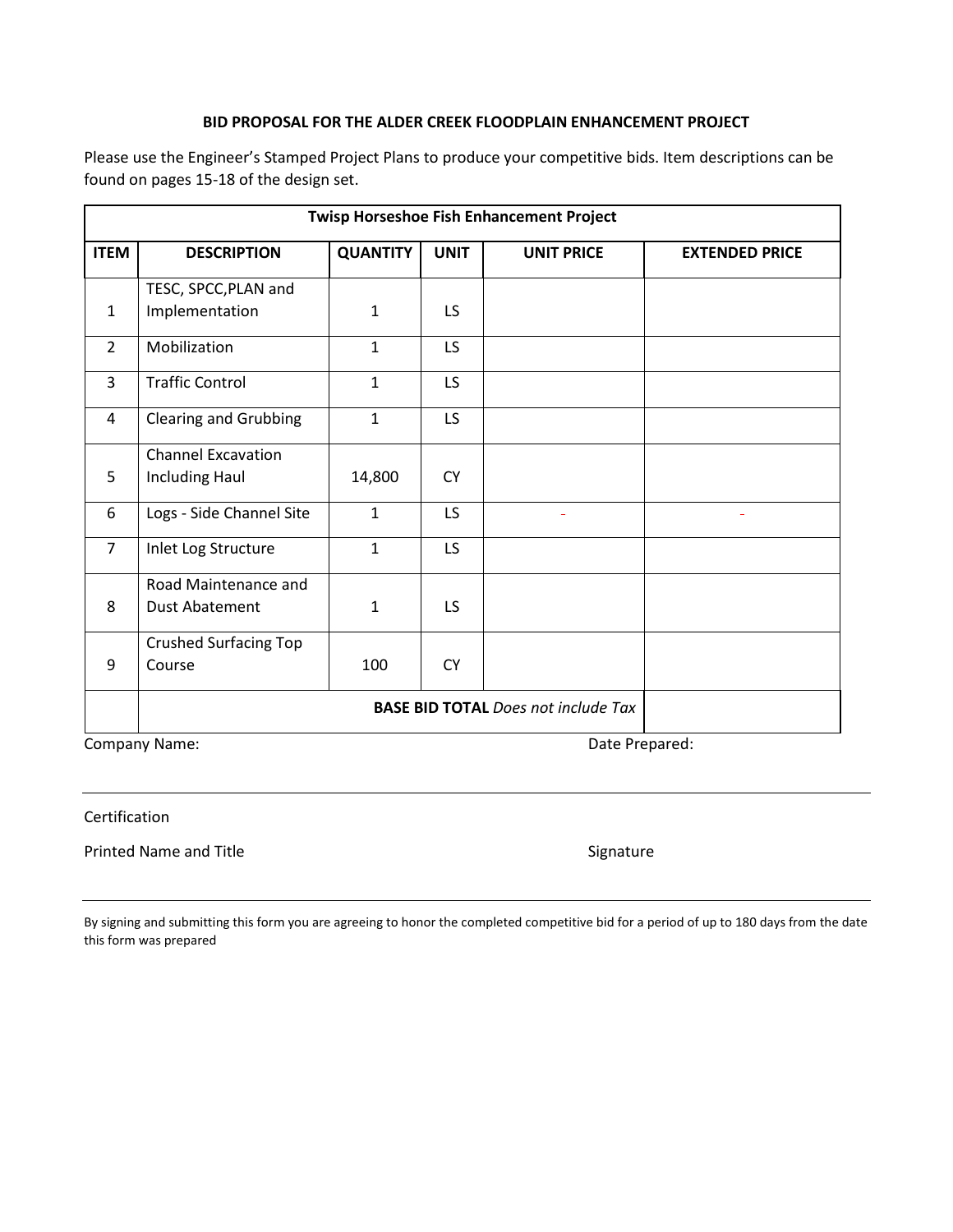# **Key Pieces of Equipment**

| <b>Key Pieces of Equipment</b> | <b>Daily Standby Rate</b> |
|--------------------------------|---------------------------|
|                                |                           |
|                                |                           |
|                                |                           |
|                                |                           |
|                                |                           |
|                                |                           |
|                                |                           |
|                                |                           |
|                                |                           |
|                                |                           |
|                                |                           |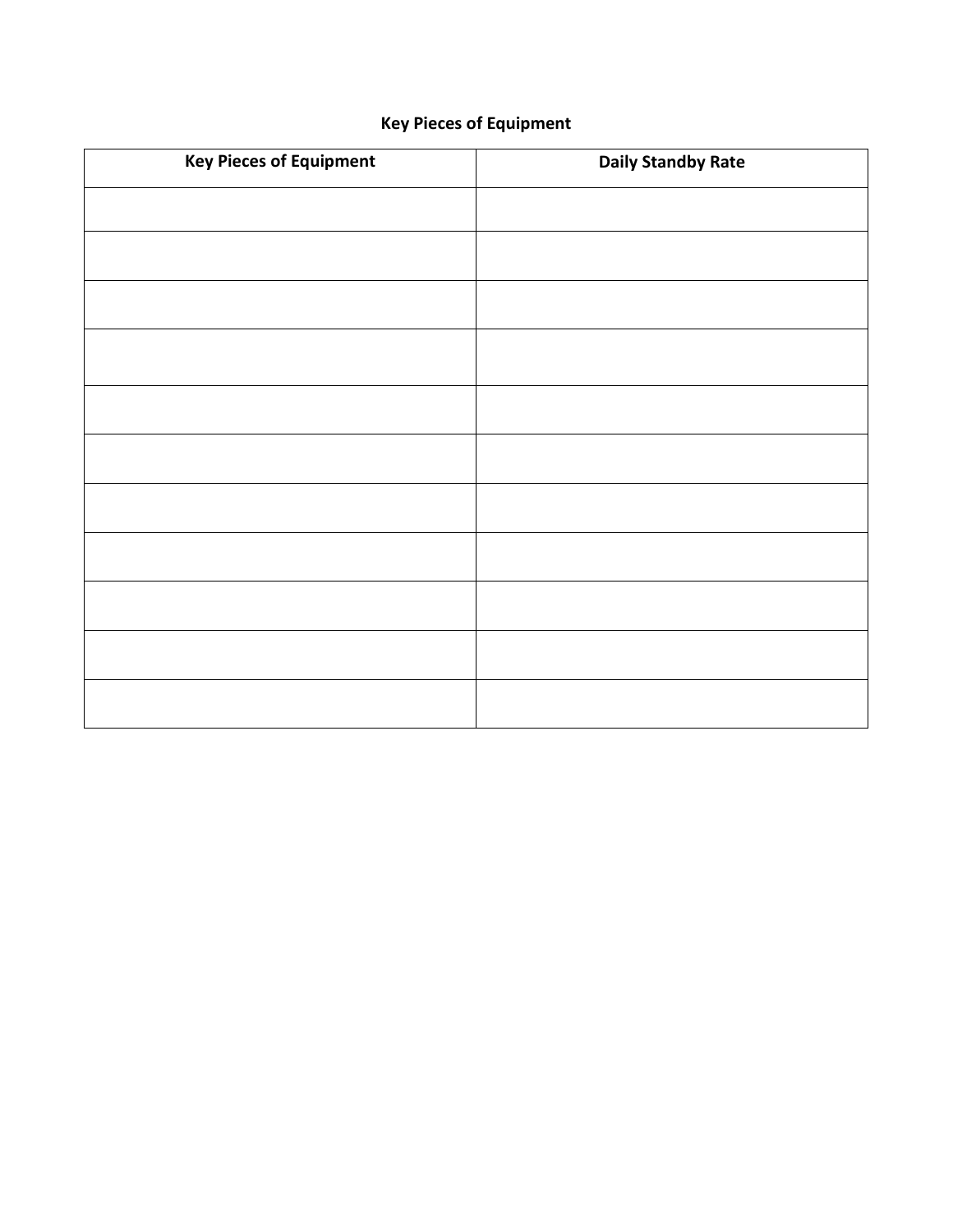#### **CONSTRUCTION SERVICES AGREEMENT**

#### BETWEEN:

#### THE CONFEDERATED TRIBES AND BANDS OF THE YAKAMA NATION

on behalf of its Fisheries program or department P.O. Box 151 / 401 Fort Road Toppenish, WA 98948 General Phone: (509) 865-5121 Program Phone: (509) 865-5121 (HEREAFTER "YAKAMA NATION")

AND

[CONTRACTOR NAME] Address Line 1 Address Line 1 Phone: (HEREAFTER "CONTRACTOR")

This Construction Services Agreement ("Agreement") is executed by and between Contractor and Yakama Nation, a federally recognized sovereign Nation pursuant to the Treaty with the Yakamas of 1855 (12 Stat. 951). Contractor and Yakama Nation may be collectively referred to herein as the "Parties," and each may be referred to as a "Party."

1. TERM

The effective term of this Agreement shall be from \_\_\_\_\_\_, through \_\_\_\_\_, absent a valid termination action in accordance with the express terms of this Agreement.

### 2. PERFORMANCE

Contractor agrees to perform the services set forth in the attached scope of work, Exhibit "A" (collectively, the "Services"), which is incorporated by reference in this Agreement.

#### 3. COMPENSATION

A. *Maximum Compensation.* The **total compensation amount** approved by Yakama Nation for this Agreement is limited to, and *shall not exceed* **(\$ );** which amount shall include any and all compensation for the Services as described herein and set forth in detail in the budget attached as Exhibit "B". If Exhibit "B" describes separate and specific maximum compensation amounts for services and expenses, then at the end of the term of this Agreement, any remaining balance in the amount allocated for expenses may be used by Yakama Nation, at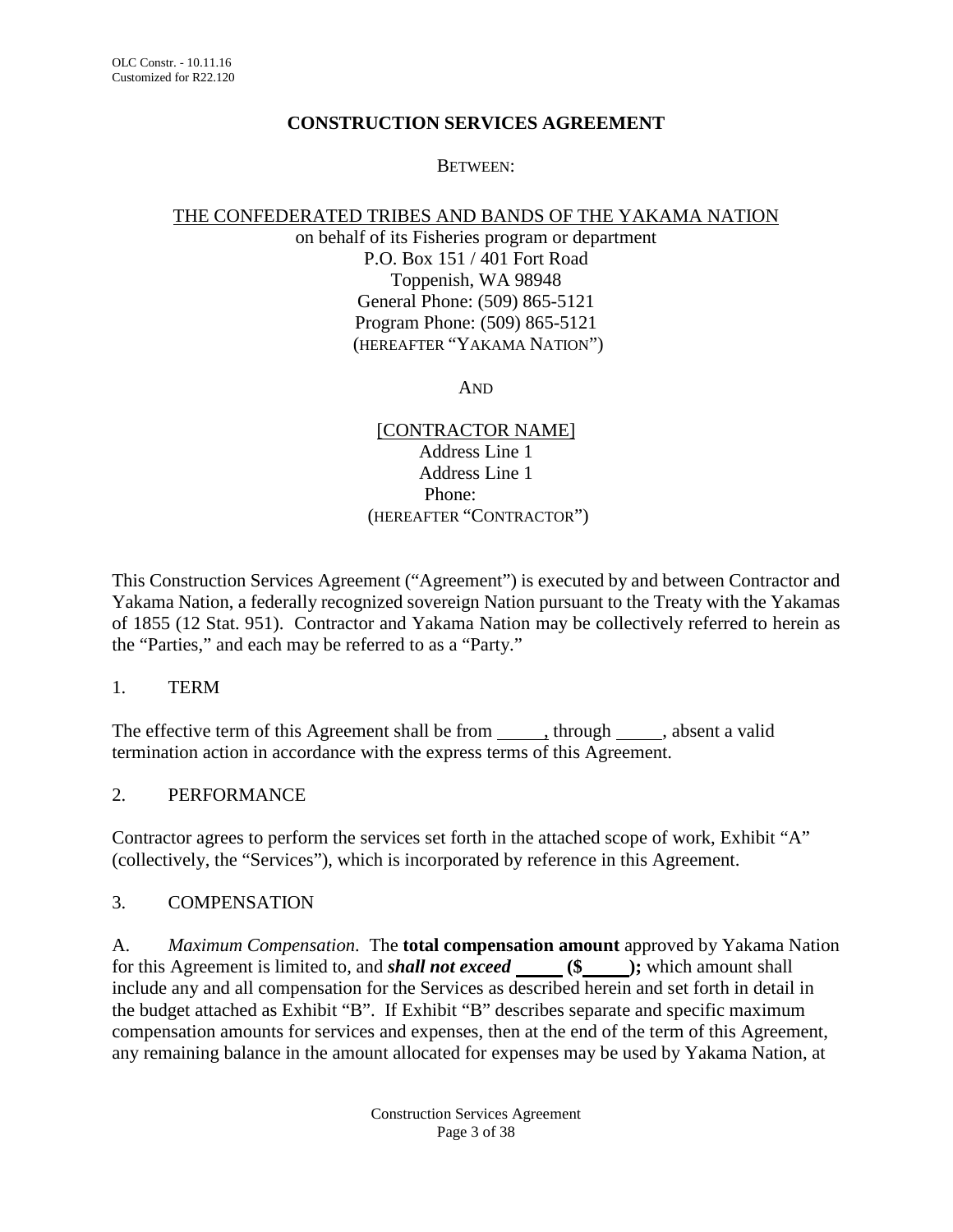its sole discretion, to cover fees for authorized services, so long as the total compensation amount set forth above is not exceeded.

B. *Invoicing, Progress Reports and Payment of Compensation.* Yakama Nation shall compensate Contractor according to the billing rate(s) and/or fee schedule(s) set forth in Exhibit "C" in an amount not to exceed that stated above. Contractor shall submit monthly invoices and appropriate supporting documentation to Yakama Nation, including a progress report that provides of brief summary of daily activities associated with services performed and completed by Contractor. Unless the Parties agree in writing to different terms, invoice periods shall begin on the first day of each month and end on the last day of each month. Invoices shall be submitted by Contractor to Yakama Nation's designated staff contact within fifteen (15) days after the end of the month in which the services were provided and/or expenses were incurred. Contractor waives the right to receive full payment on invoices submitted more than sixty (60) days following the end of the proper invoice period. If a question or concern arises regarding an item on an invoice, Yakama Nation shall notify Contractor of the question or concern. Within five (5) business days following such notification, Contractor shall take action to sufficiently explain or correct the item, or Contractor shall be deemed to have waived their right to demand payment for the item.

C. *Availability of Funds*. Notwithstanding any other provisions of this Agreement, Contractor understands and agrees that compensation for services and expenses under the terms of this Agreement shall be contingent upon the availability of funds (a) placed to the credit of Yakama Nation in the Treasury of the United States, (b) appropriated by Congress, or (c) from local funds maintained in the name of Yakama Nation.

D. *Federal & Grant Funds*. Contractor understands and agrees that agreements and contracts funded by federal funds or other grant funds may be subject to certain legal requirements. These may include, but are not limited to, those requirements set forth in the United States Office of Budget Management's Uniform Guidance, 2 C.F.R. Part 200, and/or the terms of an applicable source grant. Contractor agrees to comply with and utilize funds in accordance with all applicable laws, regulations, and guidelines, and with any applicable grant or contract terms, and further understands and agrees that the use of such funds may be subject to audit by the grantor agency. Contractor shall reimburse Yakama Nation for any costs of Contractor that are disallowed by a grantor.

# 4. PROPERTY DEVELOPED BY CONTRACTOR

Contractor agrees that it will retain no interest in the information, data, proposals, papers, copyrights, patents, or any other material or property developed, discovered, invented, and/or accumulated by Contractor in connection with the performance of this Agreement. Subject to applicable law, Contractor shall turn over such information, data, proposals, papers, copyrights, patents, discoveries, inventions, and other material or property to Yakama Nation upon the expiration or termination of this Agreement or upon request.

# 5. PUBLICATION OF INFORMATION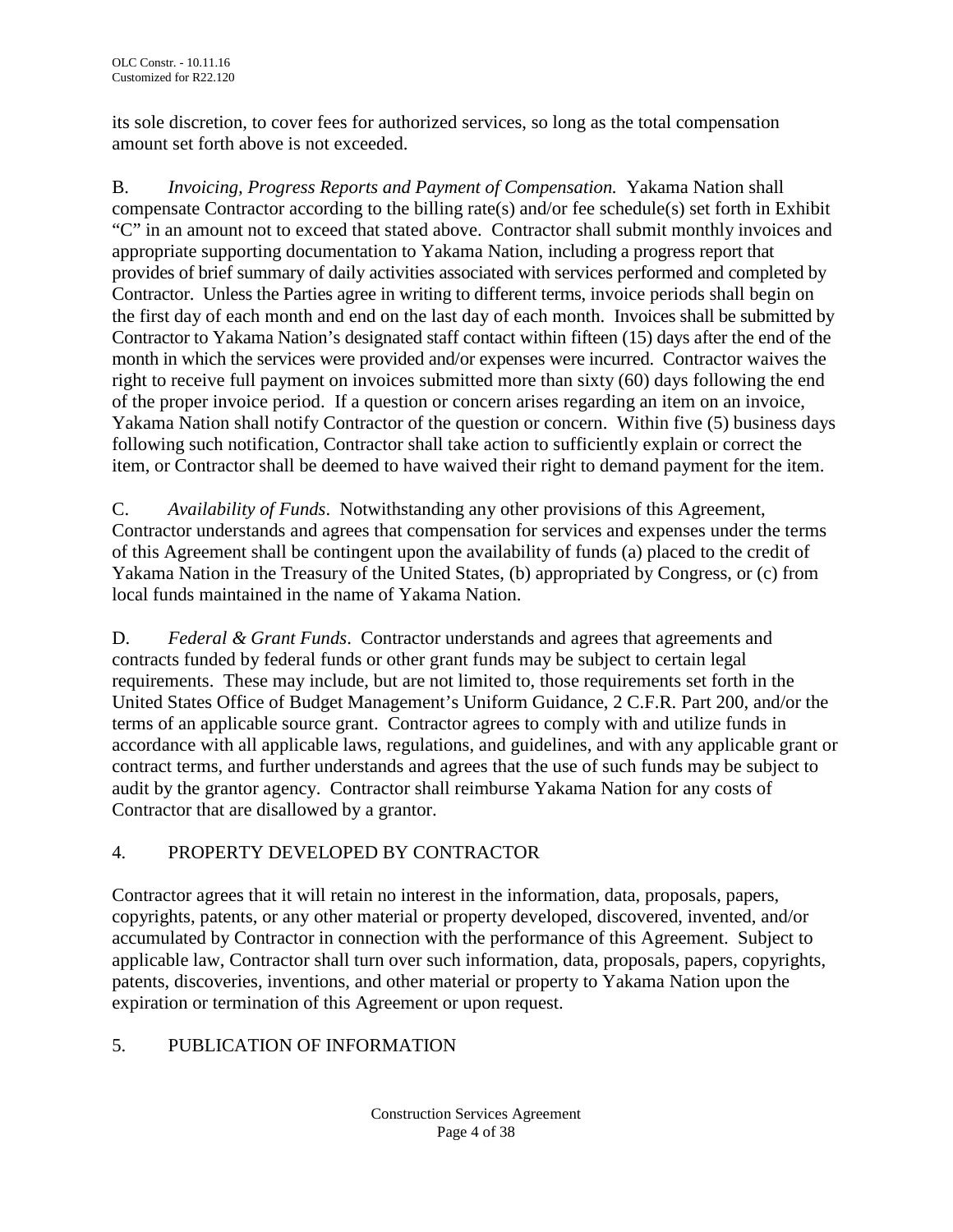The dissemination or publication of documents, information material or other property developed or generated by Contractor during the course of this Agreement shall require the written approval of Yakama Nation.

# 6. RECORDS

A. *Access.* Subject to applicable law, Yakama Nation will provide Contractor with reasonable access to its personnel, facilities, and records necessary to the performance of this Agreement.

B. *Maintenance & Retention of Records; Financial Management for Accounting and Audits.* Contractor shall maintain and retain auditable records during the term of this Agreement and for a period of at least three (3) years following the expiration or termination of this Agreement. Contractor shall maintain its records to comply with the Audit Act of 1984, P.L. 98-502 (31 U.S.C. § 7501 et. seq., as amended) and the Office of Management and Budget's Uniform Guidance requirements set forth at, 2 C.F.R. part 200, Subpart F, as amended.Contractor shall adhere to a systematic accounting method that assures timely and appropriate resolution of audit findings and recommendations in compliance with the Uniform Guidance. Subject to applicable law, Contractor agrees that Yakama Nation, the grantor agency (if applicable), the Comptroller General of the United States, or any of their duly authorized representatives, shall have timely access to Contractor's records which are pertinent to the subject matter of this Agreement and the performance of obligations contained herein, for the purpose of conducting an audit and/or examination, and/or creating excerpts and/or transcriptions.

# 7. INDEPENDENT CONTRACTORS

Contractor shall employ, at it's own expense, all personnel and equipment reasonably necessary to perform the Services called for by this Agreement. Such personnel shall not be considered Yakama Nation employees. Contractor shall be responsible to ensure that all personnel engaged in performing Services are fully qualified to undertake the work in accordance with applicable tribal, federal, state, and local laws. Contractor shall at all times in performance of this Agreement operate as, and have the status of, an independent contractor, and will not be an agent or employee of Yakama Nation; nor will Contractor or its personnel be entitled to any employee benefits provided by Yakama Nation. The Parties are not engaged in a joint venture or partnership. Neither party can represent or bind the other. Unless otherwise expressly agreed, Contractor shall be solely responsible to secure and pay for any necessary or appropriate permits, fees, licenses, inspections, or other prerequisites necessary for proper performance of the Services called for by this Agreement.

# 8. SUBCONTRACTING

A. Contractor shall not be permitted to hire a subcontractor to perform the Services called for by this Agreement without express prior written consent. Any unauthorized attempt by Contractor to subcontract for such Services shall be null and void, and Contractor shall be responsible for all expenses, fees, and costs associated with any such unauthorized subcontract.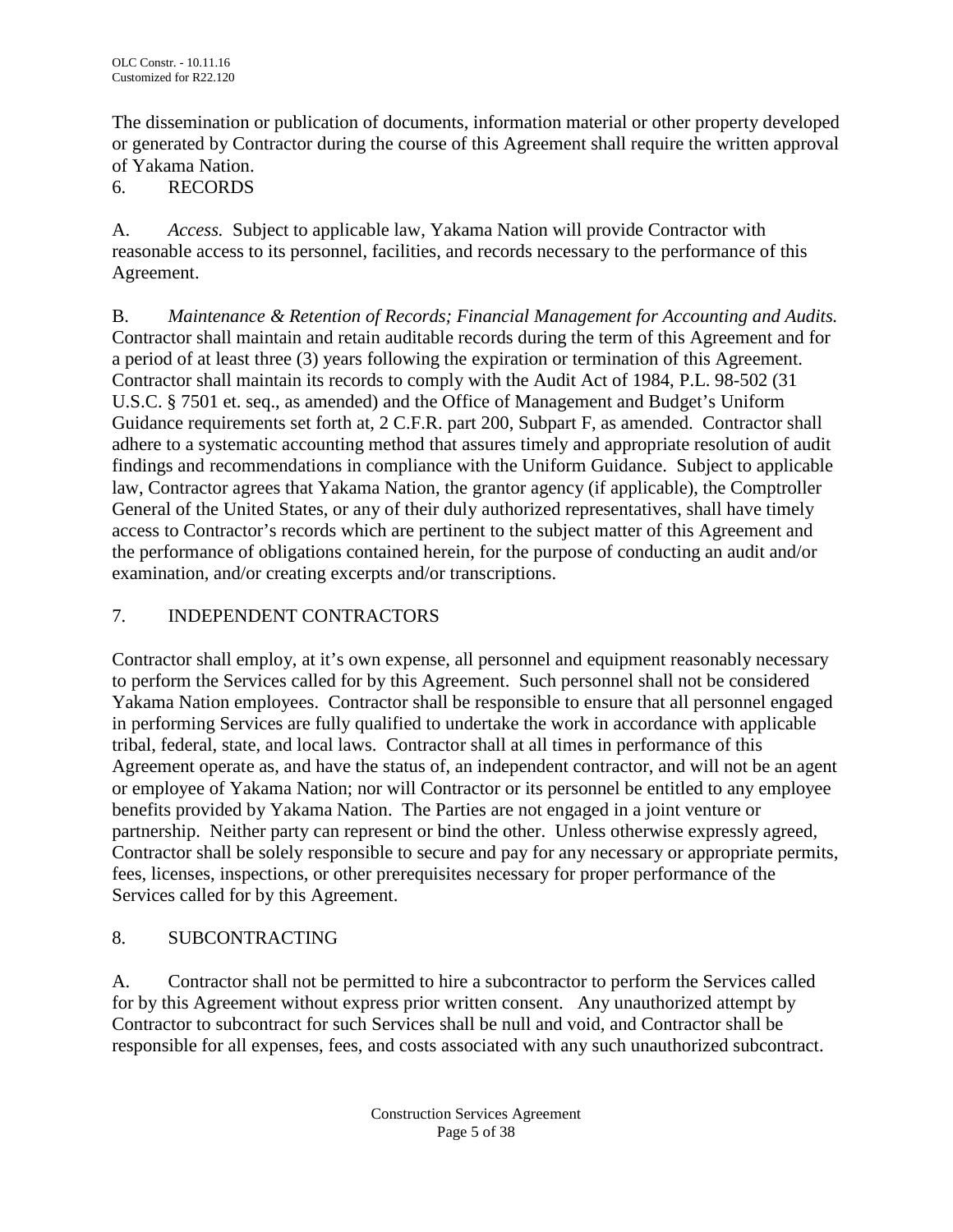B. An award of this Agreement based on a bid or proposal naming specific subcontractors and identifying the portions of the work to be performed by the subcontractors shall constitute prior written consent to the hiring of the named subcontractor(s). Subcontractor selection and subcontractor employment shall be subject to applicable TERO and Indian Preference requirements described above. Contractor shall be responsible to ensure their subcontractors are in compliance with Yakama Nation TERO and Indian Preference requirements.

# 9. ASSIGNMENT OF INTEREST

Contractor shall not assign its interest in this Agreement, or any part thereof, including its right to receive payment for services performed, to another party. Any attempt by Contractor to assign any obligations, rights, or fees under this Agreement will be null and void, and Contractor shall be responsible for all expenses, fees, and or costs associated with any unauthorized assignment.

# 10. INDEMNIFICATION

Contractor shall, at its sole expense, hold harmless, indemnify, and defend Yakama Nation and its officers, agents, employees, and assigns against any and all losses, costs, damages, expenses or other liabilities whatsoever, including reasonable attorney's fees and expenses, that arise out of or are connected with, directly or indirectly, Contractor's actions or omissions, or Contractor's agents' acts or omissions related to this Agreement, including, but not limited to, accidents or injuries to persons or property.

# 11. SITE INVESTIGATION AND CONDITIONS AFFECTING THE WORK

A. Contractor acknowledges that it has taken steps reasonably necessary to ascertain the nature and location of the work, and that it has investigated and satisfied itself as to the general and local conditions which can affect the work or its cost, including but not limited to:

(1) Conditions bearing upon transportation, disposal, handling, and storage of materials;

(2) The availability of labor, water, electric power, and roads;

(3) Uncertainties of weather, river stages, tides, or similar physical conditions at the site;

(4) The conformation and conditions of the ground; and

(5) The character of equipment and facilities needed preliminary to and during work performance.

Contractor also acknowledges that it has satisfied itself as to the character, quality, and quantity of surface and subsurface materials or obstacles to be encountered insofar as this information is reasonably ascertainable from an inspection of the site, including all exploratory work done by Yakama Nation and information available to the public from local government agencies, as well as from the drawings and specifications made a part of this Agreement. Any failure of Contractor to take the actions described and acknowledged in this paragraph will not relieve Contractor from responsibility for properly estimating the difficulty and cost of successfully performing the work, or for proceeding to successfully perform the work without additional expense to Yakama Nation.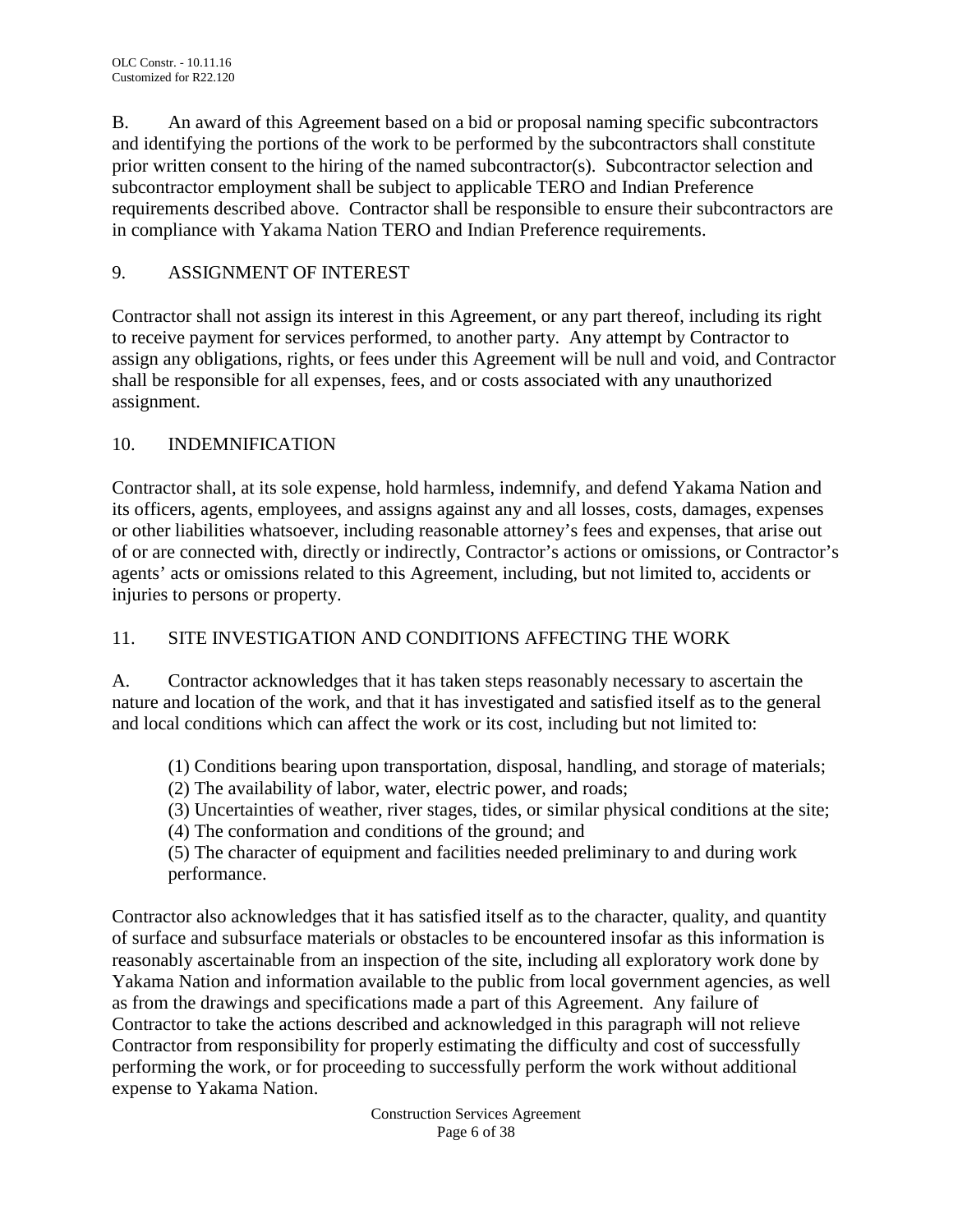B. Yakama Nation assumes no responsibility for any conclusions or interpretations made by Contractor based on the information made available by Yakama Nation. Nor does Yakama Nation assume responsibility for any understanding reached or representation made concerning conditions that can affect the work by any of its officers or agents before the execution of this Agreement, unless that understanding or representation is expressly stated in this Agreement.

# 12. PHYSICAL DATA

Data and information furnished or referred to below or in the attached exhibits is for Contractor's information. Yakama Nation shall not be responsible for any interpretation of or conclusion drawn from the data or information made available to Contractor. Further, Yakama Nation specifically does not warrant construction methodology that may be included in such documents.

(a) The indications of physical conditions on any drawings or specifications that have been provided are the result of general inspection of the site. [if applicable, insert a description of investigational methods used, such as surveys, auger borings, core borings, test pits, probing, test tunnels, etc.].

(b) [Write "n/a" or insert other pertinent information].

# 13. SCHEDULE FOR CONSTRUCTION

A. *Construction Schedule.* Unless the construction schedule is specifically addressed elsewhere in this Agreement, Contractor shall, within five (5) days after the work commences on the Agreement or another period of time determined by Yakama Nation, prepare and submit to Yakama Nation three (3) copies of a practicable schedule showing the order in which Contractor proposes to perform the work, and the dates on which Contractor contemplates starting and completing the several salient features of the work (including acquiring materials, plant, and equipment). The schedule shall be in the form of a progress chart of suitable scale to indicate appropriately the percentage of work scheduled for completion each week during the Agreement period. If Contractor fails to submit a schedule within the time prescribed, Yakama Nation may withhold approval of progress payments until Contractor submits the required schedule. Should Contractor fall behind its schedule, a revised schedule shall be forwarded with the next Contractor's request for progress payment. Additional schedules shall be furnished to Yakama Nation as soon as practicable if so requested.

B. *Rate of Progress.* With any and each partial payment request, Contractor shall submit a copy of the last submitted schedule annotated to indicate actual progress made to date. If at any time, in the opinion of Yakama Nation, Contractor has fallen behind the schedule to an extent which would jeopardize timely completion, Contractor shall take the steps necessary to improve its progress, including those that may be required, to enable timely completion without additional cost to Yakama Nation. Such steps may include, but are not limited to, increasing the number of shifts, the amount of overtime, days of work per week, and/or the amount of construction plant being utilized. Contractor shall submit any supplementary schedules Yakama Nation deems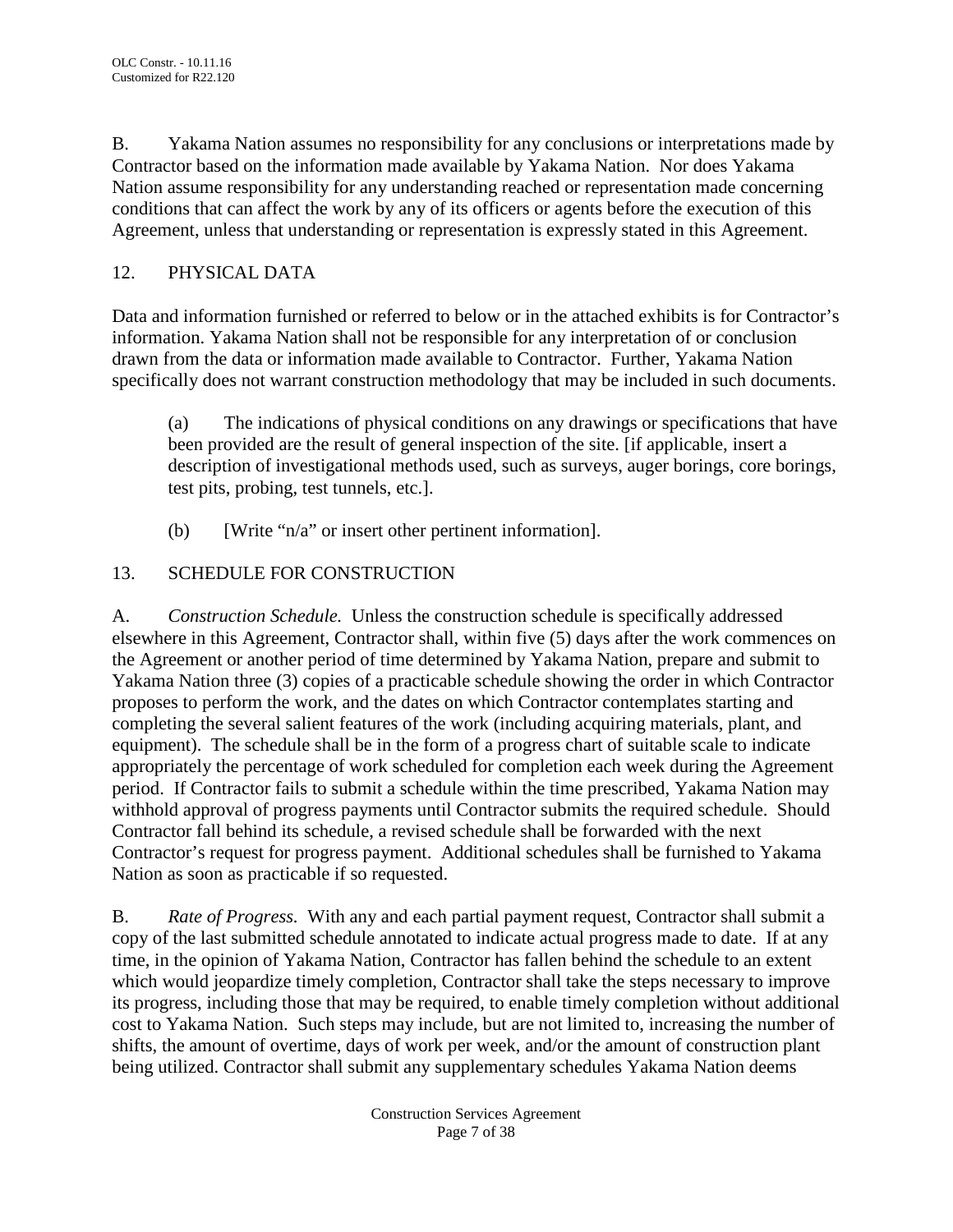necessary to demonstrate how the rate of progress necessary for timely completion will be regained.

C. *Breach.* Failure of Contractor to comply with the requirements of this section shall be considered a material breach and grounds for a determination by Yakama Nation that Contractor is not prosecuting the work with sufficient diligence to ensure completion within the time specified in the Agreement. Upon making this determination, Yakama Nation may terminate Contractor's right to proceed with the work, or any separable part of it, in accordance with the default terms of this Agreement.

# 14. DIFFERING SITE CONDITIONS

Contractor shall promptly, and before the conditions are disturbed, give a written notice to Yakama Nation of (1) subsurface or latent physical conditions at the site which differ materially from those indicated in this Agreement, or (2) unknown physical conditions at the site, of an unusual nature, which differ materially from those ordinarily encountered and generally recognized as inherent to the type of work provided for in the Agreement. Unless specifically identified in the Agreement, discoveries of archaeological or historical remains such as graves, fossils, skeletal materials and artifacts protected by the Archaeological Resources Protection Act (36 CFR 1214) are considered type 2 conditions.

# 15. LAYOUT OF WORK

Contractor shall lay out its work from Yakama Nation established base lines and bench marks indicated on the drawings or any other manner furnished by Yakama Nation. Contractor shall be responsible for all measurements in connection with the layout. Contractor shall furnish, at its own expense, all stakes, templates, platforms, equipment, tools, materials, and labor required to lay out any part of the work. Contractor shall be responsible for the execution of the work to the lines and grades that may be established or indicated by Yakama Nation. Contractor shall also be responsible for maintaining and preserving all stakes and other marks established by Yakama Nation until authorized to remove them. If such marks are destroyed by Contractor or through its negligence before their removal is authorized, Yakama Nation may replace them and deduct the expense of the replacement from any amounts due or to become due to Contractor.

# 16. SPECIFICATIONS, DRAWINGS AND MATERIAL SUBMITTALS

A. Omissions from any drawings and specifications that have been provided, or the misdescription of details of work which are manifestly necessary to carry out the intent of the drawings and specifications, or which are customarily performed, shall not relieve Contractor from performing such omitted or misdescribed details of the work. Work shall be performed as if fully and correctly set forth and described in the drawings and specifications.

B. Contractor shall check all drawings furnished by Yakama Nation prior to starting work and shall promptly notify Yakama Nation of any discrepancies. Figures marked on drawings shall in general be followed in preference to scale measurements. Large-scale drawings shall in general govern small-scale drawings. Contractor shall compare all drawings and verify the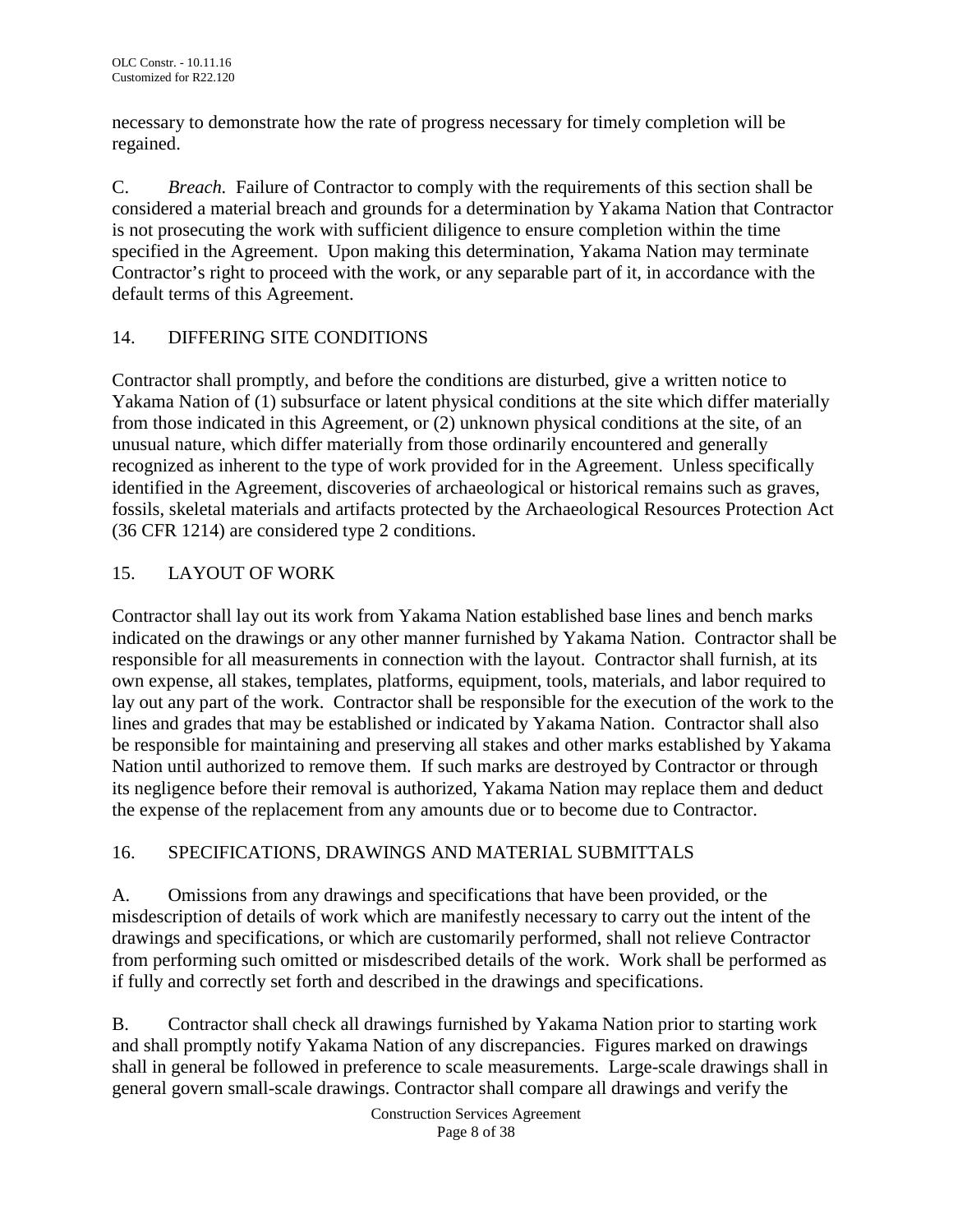figures before laying out the work, and will be responsible for any errors which might have been avoided thereby.

# 17. MATERIAL & WORKMANSHIP

A. *Materials.* All equipment, material, and articles incorporated into the work covered by this Agreement shall be new and of the most suitable grade for the purpose intended, unless otherwise specifically provided in this Agreement. Use of recycled materials for the manufacture of such products is encouraged. Equipment, material, or articles specified by trade name, make, or catalog number, shall be provided. Equivalent items are not acceptable unless specifically authorized in the specification.

B. *Professional Work.* All work under this Agreement shall be performed in a professional, thorough, skillful, and safe manner, and shall be consistent with relevant professional standards. Yakama Nation may require, in writing, that Contractor remove from the work any employee Yakama Nation deems incompetent, unsafe, or otherwise objectionable.

C. *Legally Compliant Work.* In performing its obligations under this Agreement, Contractor shall comply with all applicable tribal, federal, state and local laws, regulations, guidelines and policies in performance of services under this Agreement. Such laws may include, but are not limited to, the Davis Bacon Act and related federal labor law requirements associated with federally funded construction projects. Contractor represents that it has reviewed, and is familiar with, all laws relevant to the performance of services under this Agreement.

# 18. SUPERINTENDENCE BY THE CONTRACTOR

At all times during performance of this Agreement, and until the work is completed and accepted, Contractor shall directly superintend the work or assign and have on the worksite a competent superintendent who is satisfactory to Yakama Nation and has authority to act for Contractor.

# 19. PERMITS AND RESPONSIBILITIES

Unless otherwise provided in this Agreement, Contractor shall, without additional expense to Yakama Nation, be responsible for obtaining any and all necessary licenses and permits, and for complying with any tribal, federal, state, and municipal laws, codes, and regulations applicable to the performance of the work. Contractor shall also be responsible for all damages to persons or property that occur as a result of Contractor's fault or negligence, and shall take proper safety and health precautions to protect the work, the workers, the public, and the property of Yakama Nation and others. Contractor shall also be responsible for all materials delivered and work performed until completion and acceptance of the entire work, except for any completed unit of work which may have been accepted under this Agreement.

### 20. OTHER CONTRACTS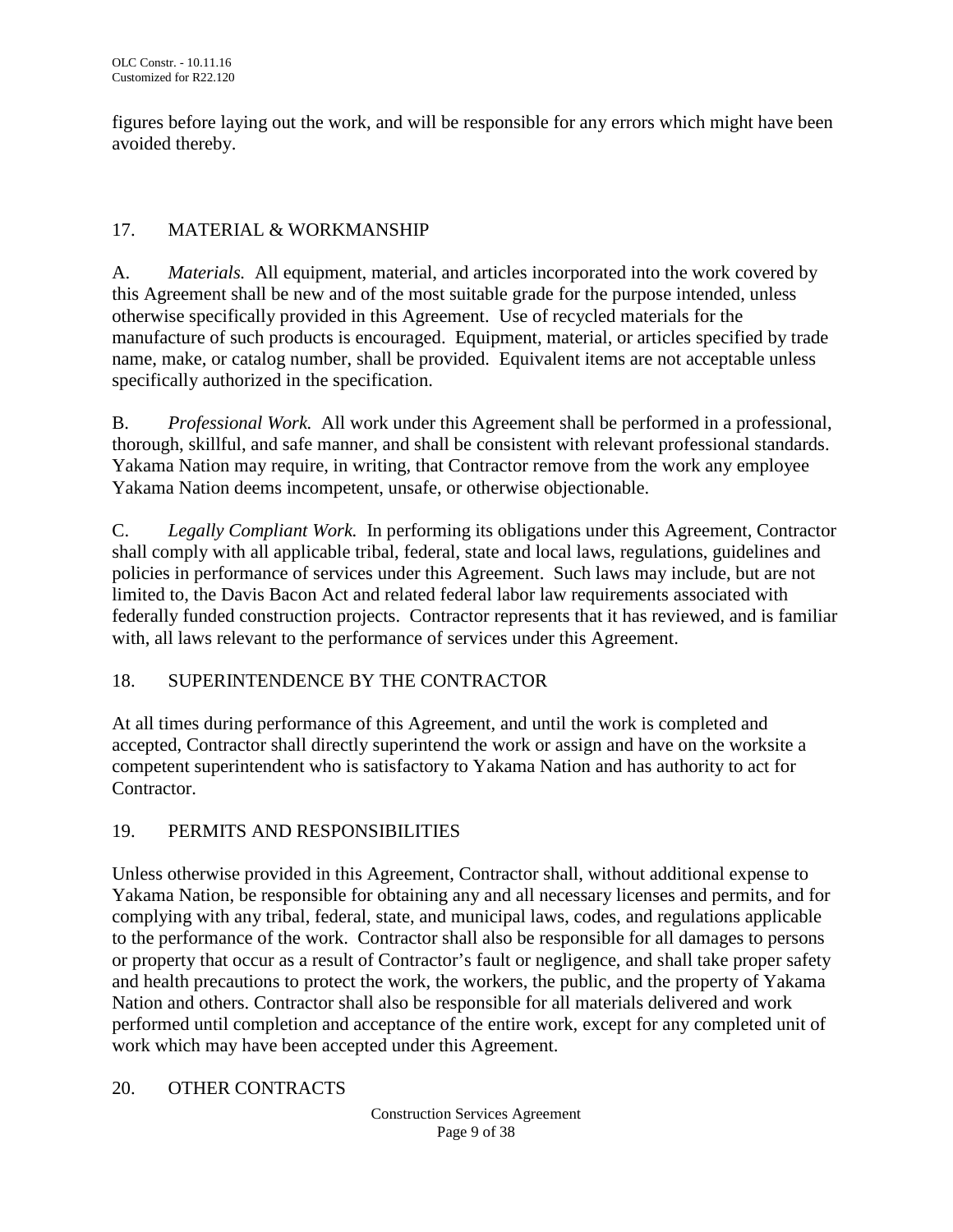Yakama Nation may undertake or award other contracts for additional work, or may utilize inhouse construction forces, at or near the site of the work. Contractor shall fully cooperate with such other contractors and Yakama Nation employees, and carefully adapt scheduling and performance of the work under this Agreement to accommodate simultaneous performance, heeding any direction that may be provided by Yakama Nation. Contractor shall not commit or permit any act which will interfere with the performance of work by any other contractors or by Yakama Nation employees.

# 21. USE AND POSSESSION PRIOR TO COMPLETION

Yakama Nation shall have the right to take possession of or use any completed or partially completed part of the work call for by this Agreement. Before taking possession of or using any work, Yakama Nation shall furnish Contractor a list of items of work remaining to be performed or corrected on those portions of the work that Yakama Nation intends to take possession of or use. However, failure of Yakama Nation to list any item of work shall not relieve Contractor of responsibility for complying with the terms of this Agreement. Yakama Nation's possession or use shall not be deemed an acceptance of any work under this Agreement.

# 22. CLEANING UP

A. Contractor shall at all times keep the work area, including storage areas, free from accumulations of waste materials. Before completing the work, Contractor shall remove from the work and premises any rubbish, tools, scaffolding, equipment, and materials that are not the property of the owner of the underlying real property. Upon completing the work, Contractor shall leave the work area in a clean, neat, and orderly condition satisfactory to Yakama Nation.

B. Unless specifically set forth in the Agreement, Contractor shall not burn any material on site, on the right-of-way or on the access roads to the sites. All material and debris shall be hauled to an appropriate disposal site.

### 23. ROAD MAINTENANCE

Contractor shall maintain all roads used by it, and upon completion of the job shall leave them in as good a condition as when first used. A road-grading machine (not a bulldozer) shall be used for maintenance and final grading. In no event shall Contractor interfere with the property owner's use of roads existing prior to Contractor's entry.

### 24. STOP WORK ORDER

A. Yakama Nation may order Contractor to suspend all or any part of the work call for by this Agreement for the period of time that Yakama Nation determines appropriate for the convenience of Yakama Nation.

B. Contractor shall immediately comply with Yakama Nation's order and take all reasonable steps to minimize the incurring of costs allocable to the work covered by the order.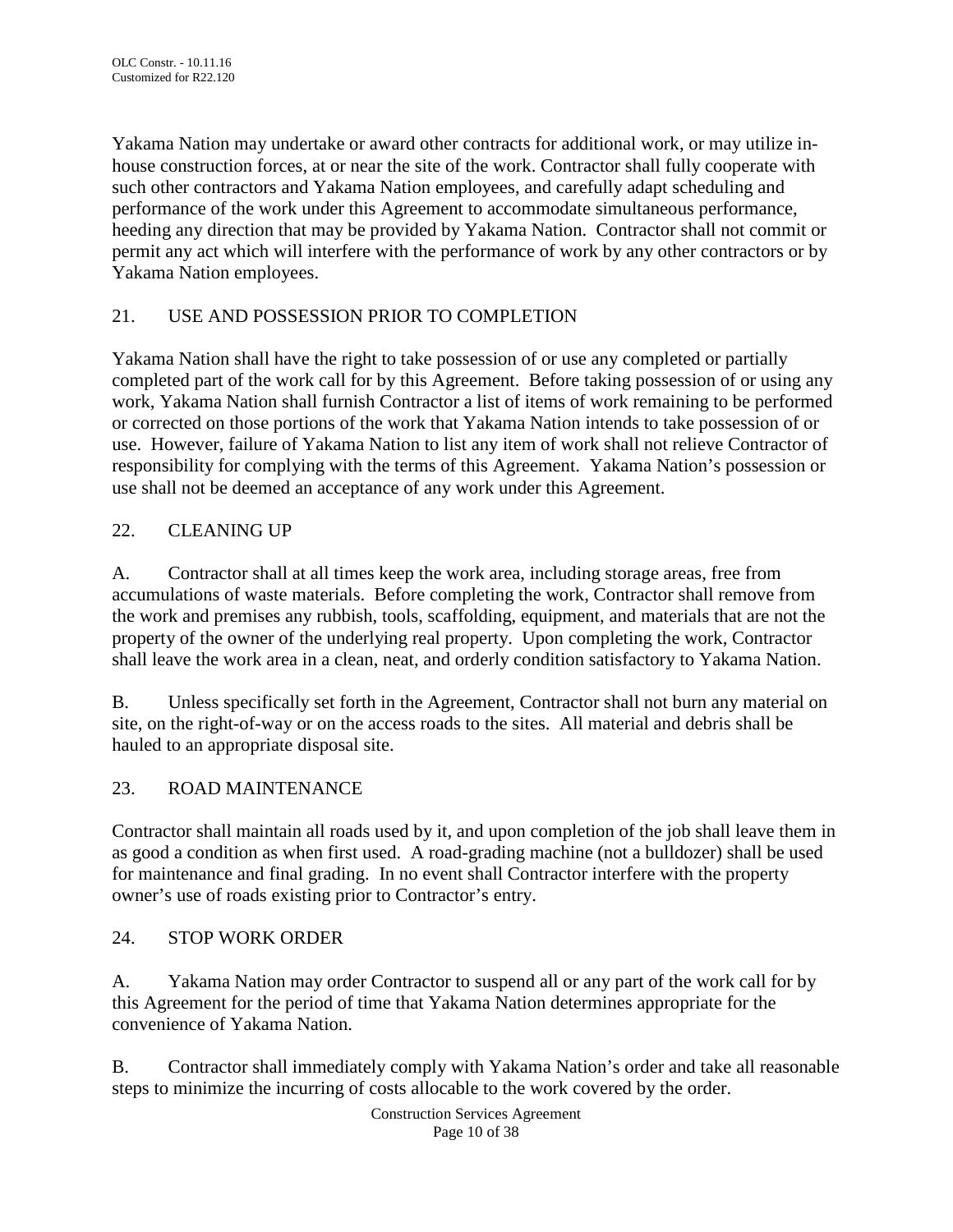# 25. PROTECTION OF EXISTING VEGETATION, STRUCTURES, AND IMPROVEMENTS

A. Contractor shall preserve and protect all structures, equipment, utilities, other improvements, and vegetation (such as trees, shrubs, and grass) on or adjacent to the work site, which are not to be removed and which do not unreasonably interfere with the work required under this Agreement. Contractor shall only remove trees when specifically authorized to do so, and shall avoid damaging vegetation that will remain in place. If any limbs or branches of trees are broken during performance of this Agreement, or by the careless operation of equipment, or by workers, Contractor shall trim those limbs or branches with a clean cut and paint the cut with a tree-pruning compound as directed by Yakama Nation's representative.

B. If Contractor fails or refuses to repair the damage promptly, Yakama Nation may have the necessary work performed and charge the cost to Contractor.

# 26. INSURANCE

A. The following minimum kinds and amounts of insurance are applicable in the performance of the work under this Agreement. Contractor shall (subject to applicable law) maintain such insurance, naming Yakama Nation as an additional insured:

(1) *Workers' compensation and employer's liability*. Contractor is required to comply with applicable Federal and State workers compensation and occupational disease statutes. Employer's liability coverage of at least \$100,000 shall be required.

(2) *General liability.* Contractor shall provide general liability insurance of at least \$1,000,000 per occurrence/\$2,000,000 aggregate. Any policy aggregate limits which apply, shall be modified to apply to each location and project. The policy shall name Yakama Nation, its officials, officers, employees and agents, as insureds with respect to Contractor's performance of services.

(3) *Automobile liability.* Contractor shall provide automobile liability insurance covering the operation of all automobiles used in the performance of this Agreement. Policies shall provide limits of at least \$1,000,000 per accident and include coverage for all owned, non-owned and hired automobiles. Contractor's policy shall be primary to any insurance of Yakama Nation.

(4) *Environmental impairment liability.* Contractor shall provide environmental impairment liability insurance of at least \$1,000,000 per occurrence. Such insurance will include coverage for the clean up, removal, storage, disposal, transportation and/or use of pollutants. The insurance policy shall name Yakama Nation, its officials, officers,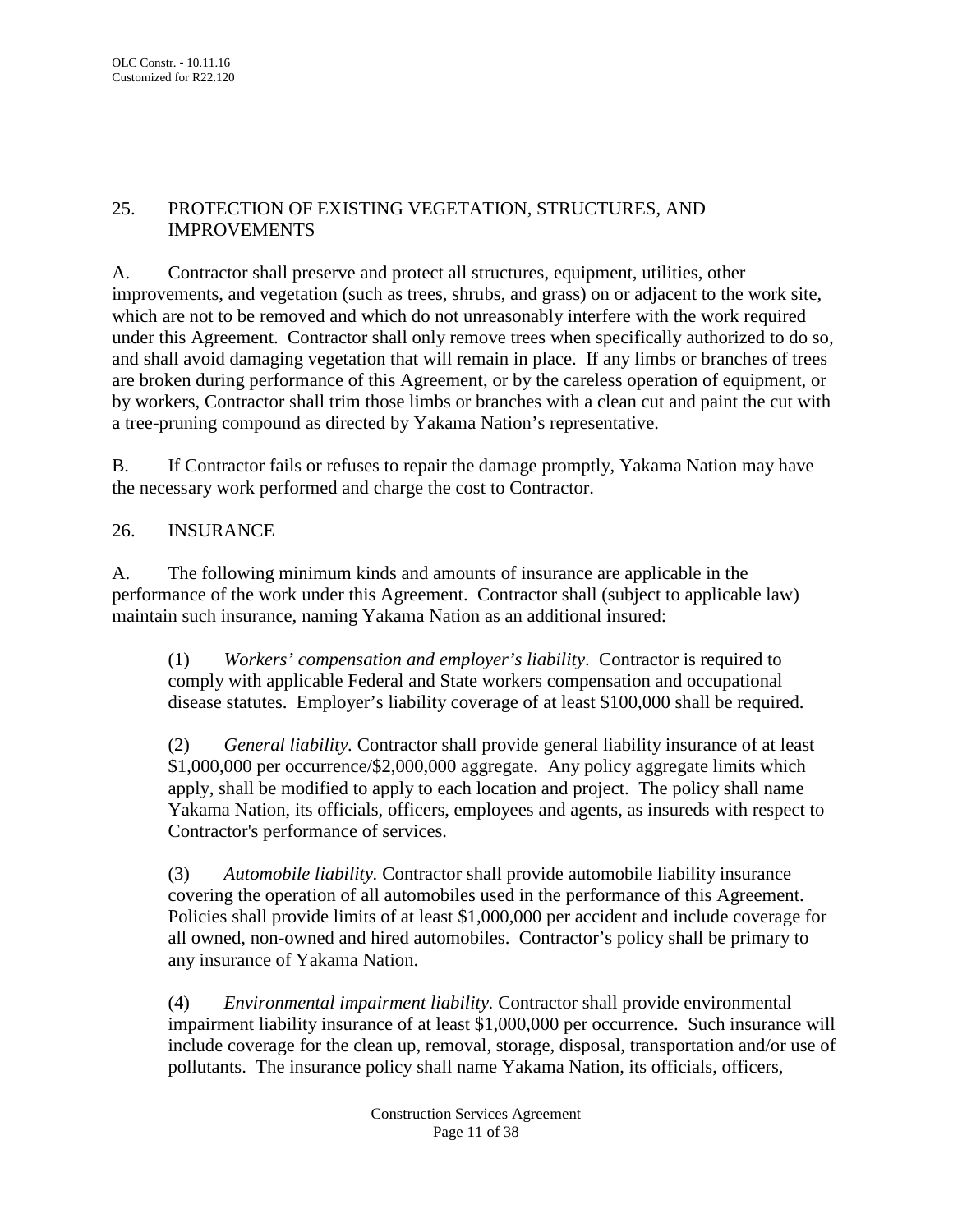employees and agents as insured. Contractor's policy shall be primary to any insurance of Yakama Nation.

B. Contractor may, with the approval of Yakama Nation, maintain a self-insurance program; provided that, with respect to workers' compensation, Contractor is qualified pursuant to statutory authority.

C. Before commencing work under this Agreement, Contractor shall provide to Yakama Nation certificates of insurance from the insurance company stating the insurance required has been obtained and is in force. The certificate(s) shall identify Contractor and the contract(s) for which coverage is provided, and shall contain a statement that the insurer will give notice of cancellation or any material change to Yakama Nation at least thirty (30) days before the effective date. In addition, Contractor shall provide certificates as the policies are renewed throughout the period of this Agreement. If Contractor's insurance does not cover the subcontractors involved in the work, Contractor shall provide certificates stating that the required insurance has been obtained by the subcontractors.

# 27. INSPECTION - SERVICES AND CONSTRUCTION

A. Yakama Nation may inspect the work called for by this Agreement at any time and place. Where possible and practicable, Yakama Nation will perform inspections in a manner that will not unduly delay the work.

B. If any of the services do not, in Yakama Nation's sole reasonable opinion, conform with the requirements of this Agreement, or with applicable laws, regulations or governmental policies, then Yakama Nation may require the Contractor to perform the services again in conformity at no cost to Yakama Nation. When the defects in services cannot be corrected by reperformance, Yakama Nation may deduct from the Agreement payments an amount which reflects the reduced value of the services performed. Further, and without limiting any other remedies that Yakama Nation may have under this contract or at law, Yakama Nation may, at its sole discretion, withhold up to 10% of the total contract amount as a retainage where: (i) the total amount of this contract is \$250,000 or more, or (ii) Yakama Nation in its sole discretion is concerned that satisfactory progress is not being made, or (iii) Yakama Nation is reasonably concerned that Consultant's work is not being performed in conformance with this Agreement. At its discretion, Yakama Nation may, as applicable, hold such retainer either until the entire project is substantially completed by Contractor or until Yakama Nation's concerns about Contractor's performance have been resolved.

C. Neither inspection, lack of inspection, acceptance, nor payment shall relieve the Contractor of any of its obligations under this Agreement. Yakama Nation's actions to exercise its rights under this Agreement, or to support the completion of the project consistent with the terms of this Agreement, shall not relieve the Contractor of any of its obligations under this Agreement. Contractor's duty to re-perform non-conforming work is intended to survive the expiration of this Agreement's term, and shall apply even where non-conformance is discovered following its expiration.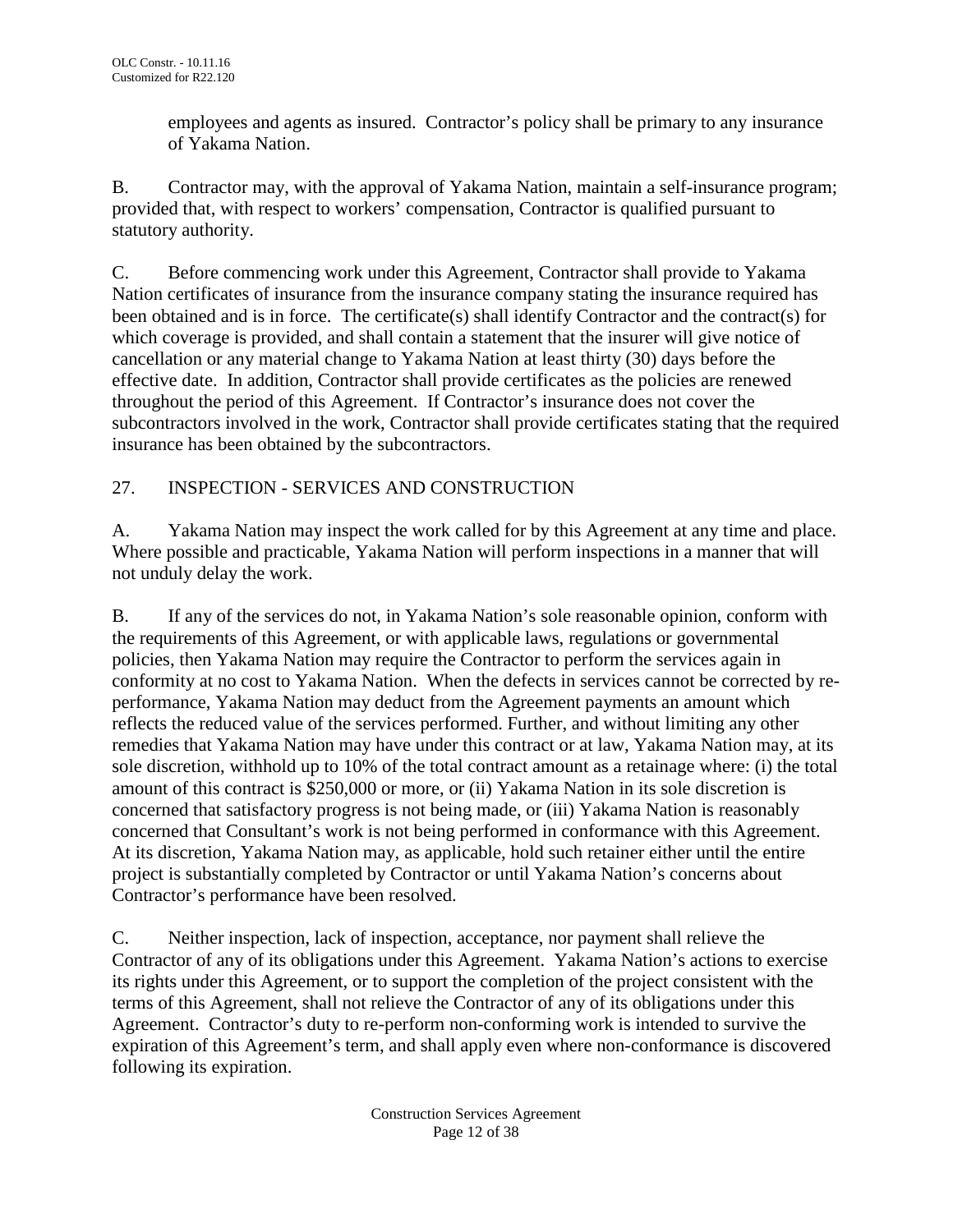D. If Contractor does not promptly replace or correct rejected work, Yakama Nation may (without limiting any other legal or equitable remedies available to it) (1) by contract or otherwise, replace or correct the work and charge the cost to Contractor, and may (2) terminate this Agreement for default.

E. Unless otherwise specified in the Agreement, acceptance by Yakama Nation will be in writing and shall be made as promptly as practicable after completion and inspection of all work called by this Agreement or that portion of the work Yakama Nation determines can be accepted separately. Acceptance shall be final and conclusive except for latent defects, fraud, gross mistakes amounting to fraud, non-compliance with applicable law, or Yakama Nation's rights under any warranty or guarantee.

# 28. WARRANTY - CONSTRUCTION

A. In addition to any other warranties in this Agreement, Contractor warrants, except as provided in paragraph (H)(1) of this clause, that work performed by it and/or its subcontractors under this Agreement conforms to applicable law and to the contract requirements, and is free of any defect in equipment, material, or design furnished, or workmanship performed by Contractor or any subcontractor or supplier at any tier.

B. This warranty shall continue for a period of three (3) years from the date of final acceptance of the work. If Yakama Nation takes possession of any part of the work before final acceptance, this warranty shall continue for a period of three (3) years from the date Yakama Nation takes possession.

C. Contractor shall remedy at Contractor's expense any failure to conform, or any defect. In addition, Contractor shall remedy at Contractor's expense any damage to Yakama Nation-owned or controlled real or personal property, when that damage is the result of:

(1) Contractor's failure to conform to applicable law or contract requirements; or

(2) Any defect of equipment, material, workmanship, or design furnished by Contractor.

D. Contractor shall restore any work damaged in fulfilling the terms and conditions of this clause. Contractor's warranty with respect to work repaired or replaced will run for three (3) years from the date of repair or replacement.

E. Yakama Nation shall notify Contractor, in writing, within a reasonable time after the discovery of any failure, defect, or damage.

F. If Contractor fails to remedy any failure, defect, or damage within a reasonable time after receipt of notice, Yakama Nation shall have the right to replace, repair, or otherwise remedy the failure, defect, or damage at Contractor's expense.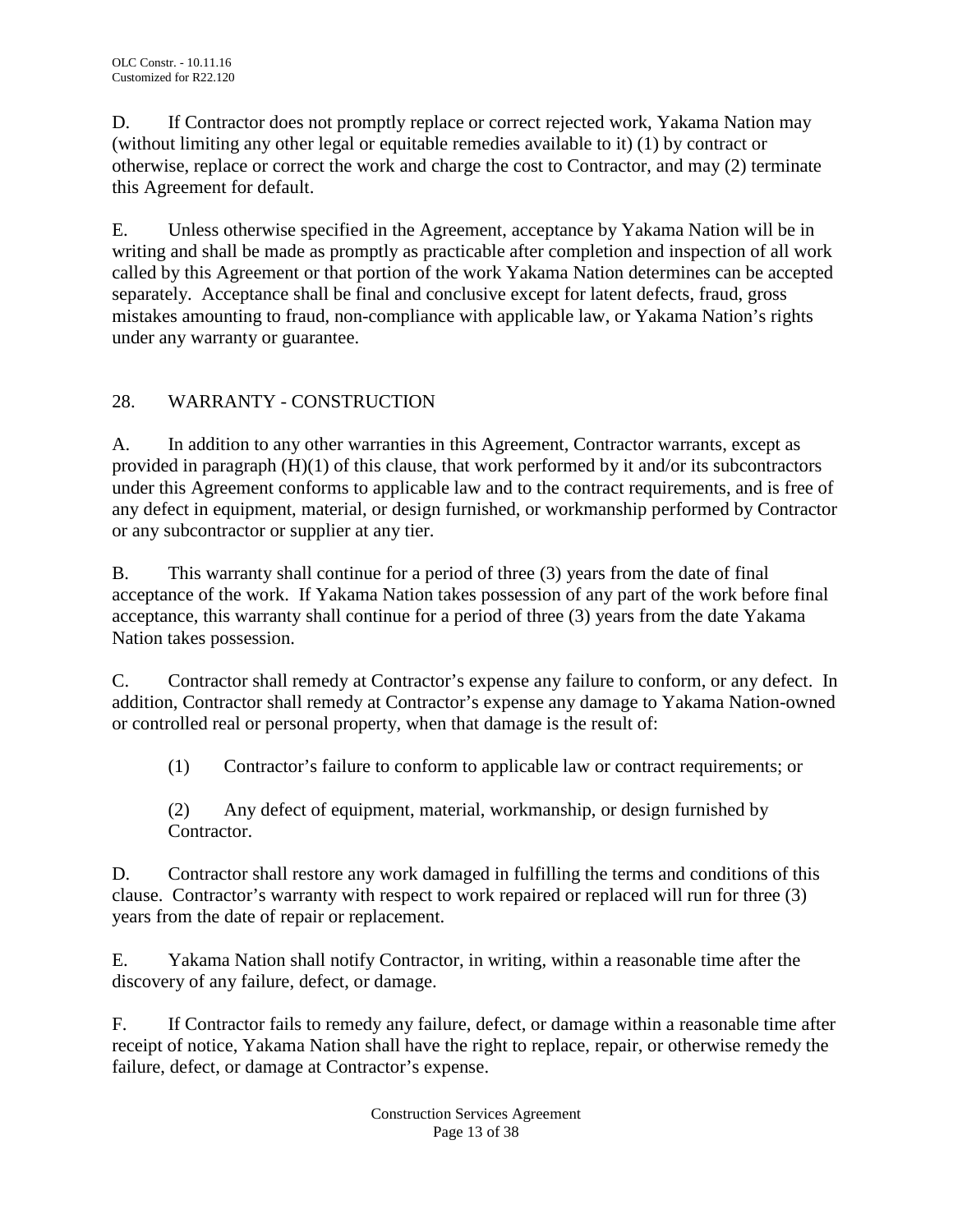G. With respect to all warranties, express or implied, from subcontractors, manufacturers, or suppliers for work performed and materials furnished under this Agreement, Contractor shall:

(1) Obtain all warranties that would be given in normal commercial practice;

(2) Require all warranties to be executed, in writing, for the benefit of Yakama Nation, if directed by Yakama Nation; and

(3) Enforce all warranties for the benefit of Yakama Nation, if directed by Yakama Nation.

H. Unless a defect is caused by the negligence of Contractor or subcontractor or supplier at any tier, Contractor shall not be liable for the repair of any defects of material or design furnished by Yakama Nation nor for the repair of any damage that results from any defect in Yakama Nation-furnished material or design.

(1) This warranty shall not limit Yakama Nation's rights under the Inspection and Acceptance clause of this Agreement with respect to latent defects, gross mistakes, or fraud.

# 29. TAXES

The compensation for Services performed under this Agreement shall include all applicable Tribal, Federal, State, and local taxes and duties. Depending on the location and nature of the Services provided, when applicable, Yakama Nation shall provide Contractor a single use Tax Exemption Certificate.

# 30. TERMINATION

A. *Notice.* Yakama Nation may terminate all or any part of this Agreement, at any time, with or without cause, upon written notice to Contractor. Upon receipt or the termination notice, Contractor shall promptly stop work on the terminated portion of the Agreement. Contractor obligations shall be consistent with those set forth above in the Stop Work Order clause of this Agreement.

B. *Breach.* In the event of termination for breach or violation of the terms and provisions of this Agreement, Yakama Nation, to the extent permitted by applicable law, shall be entitled to enforce its rights under this Agreement, and recover its court costs and reasonable attorney's fees, as determined by the court. The foregoing shall not in any way limit or restrict any right or remedy at law or equity which would otherwise be available to Yakama Nation, including, but not limited to, the right to contract with other qualified persons to complete the performance of services identified in or called for by this Agreement.

C. *Termination By Tribal Council Executive Committee.* Notwithstanding anything herein to the contrary, Contractor understands and agrees that the Yakama Nation Tribal Council Executive Committee may immediately terminate this Agreement by written notice.

> Construction Services Agreement Page 14 of 38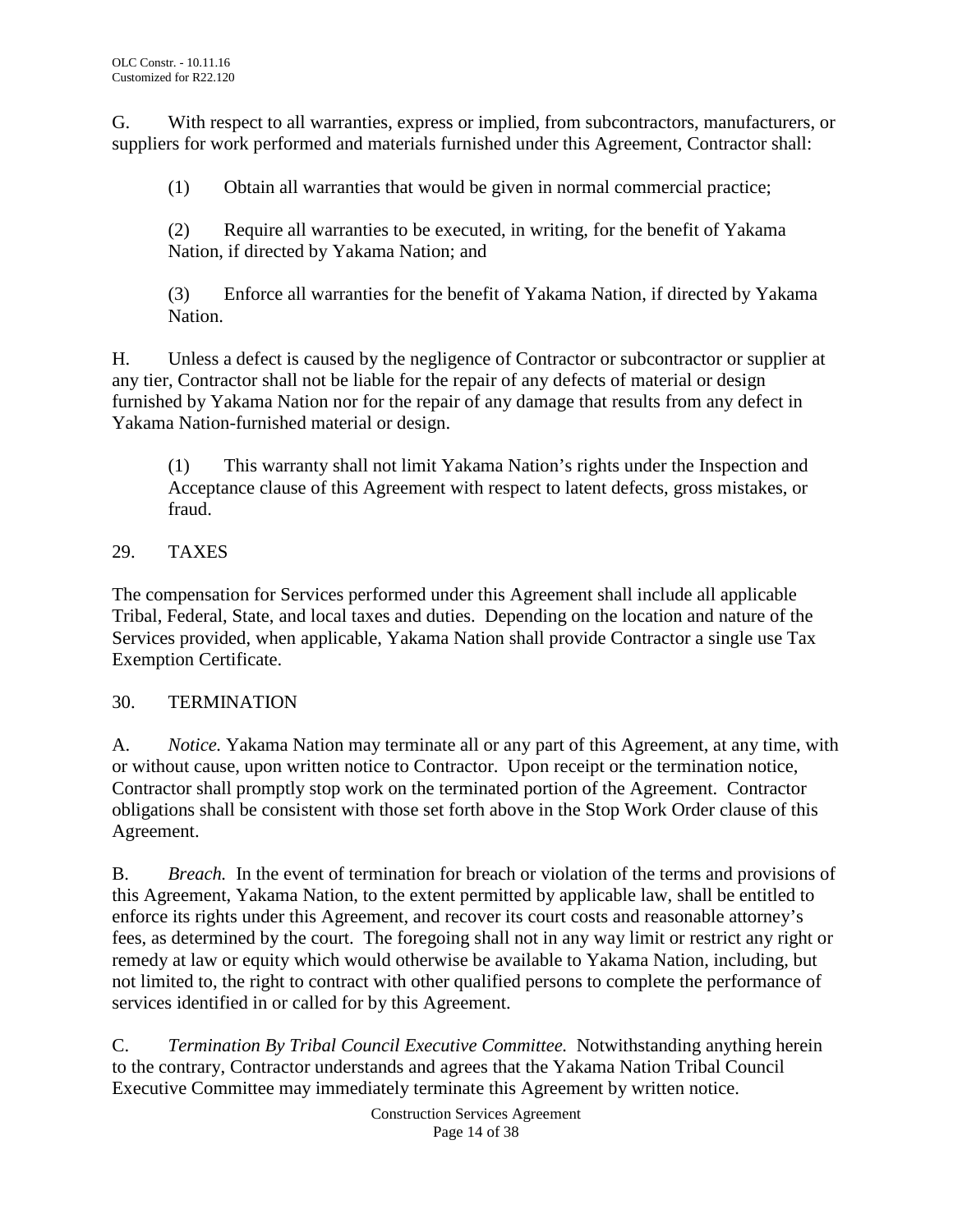D *Effect of Complete Termination.* Upon the complete termination of this Agreement, the liability of the Parties for the further performance of this Agreement shall cease, but the Parties shall not be relieved of the duty to perform their obligations up to the date of termination.

E. *Effect of Partial Termination.* The compensation amount shall be revised as a result of a partial termination under this section. On fixed-price contracts the revised amount shall not exceed the pre-termination contract price plus reasonable termination expenses. On costreimbursement contracts the revised amount shall not exceed the total of allowable and allocable costs of performance prior to termination plus termination expenses plus an adjustment of the fee on the terminated portion of the Agreement. No payment will be made for anticipated profits on the terminated portion, or consequential damages, of this Agreement. Contractor shall submit a settlement proposal within thirty (30) days of the notice of termination.

# 31. FORCE MAJEURE

This Agreement is subject to force majeure, and is contingent on strikes, accidents, acts of God, weather conditions, fire regulations, the actions of any government, including funding and/or budgetary decisions, and other circumstances which are beyond the control of the parties. If the terms and conditions of this Agreement are unable to be performed as a result of any cause of force majeure, then this Agreement shall be void, without penalty to any party for such nonperformance.

### 32. NOTICE

Notice to Contractor shall consist of a letter, delivered postage prepaid, addressed to:

[Contractor's Legal Agent's Name] [Contractor Name] [Address No. 1] [Address No. 2]

Notice to Yakama Nation shall consist of a letter, delivered postage prepaid, addressed to:

Delano Saluskin, Chairman Yakama Tribal Council PO Box 151 / 401 Fort Road Toppenish, WA 98948

With courtesy copies to Yakama Nation's Designated Representative detailed below, and the Lead Attorney of Yakama Nation's Office of Legal Counsel at P.O. Box 150, Toppenish, WA 98948.

Either party may from time to time change its designated address for notice, or designated contact(s) for notice, by giving the other party reasonable notice of such change.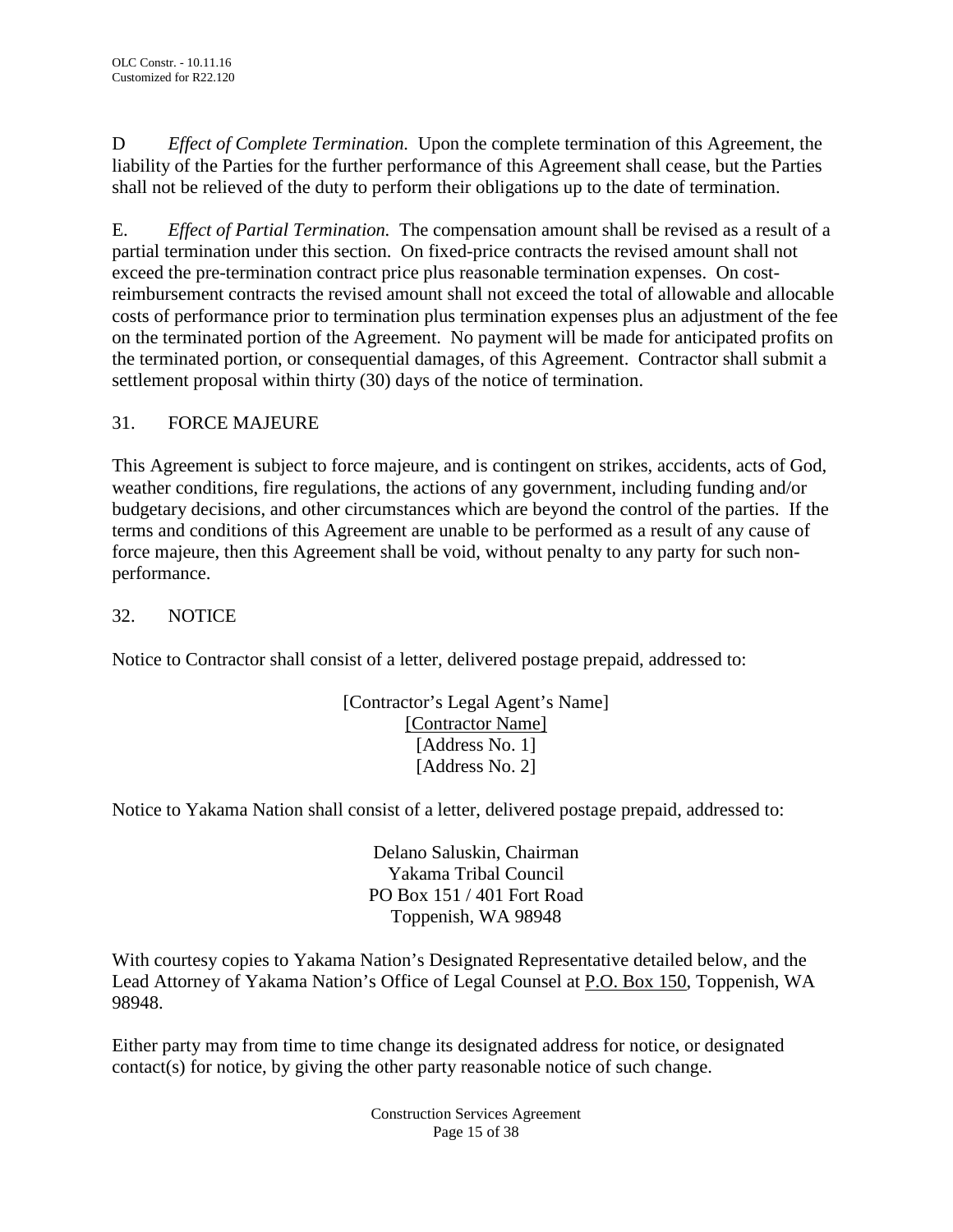#### 33. SUPERVISION OF CONTRACTOR/DESIGNATED REPRESENTATIVE

Contractor shall act under the supervision of the following Designated Representative of Yakama Nation in performing services under this Agreement:

| Name:    | Madeleine Eckmann, Habitat Biologist |
|----------|--------------------------------------|
| Address: | 2 Johnson Lane, Winthrop, WA, 98862  |
| Phone:   | $(509)$ 449-2091                     |
| Email:   | $eckm@yakamafish-nsn.gov$            |

The Designated Representative is designated for project management purposes only, and does not have authority to authorize any changes, modifications or addendums to this Agreement, nor does the Designated Representative have signing authority on behalf of Yakama Nation. Yakama Nation shall provide Contractor reasonable notice if there is a change in the Designated Representative.

# 34. COMPLIANCE PROVISIONS

A. *Discrimination.* Contractor shall not discriminate against any employee or applicant for employment because of handicap, race, age, religion, or sex. Contractor will take affirmative steps to ensure that applicants are employed, and that employees are treated fairly during employment, without regard to their handicap, race, age, religion, or sex.

B*. Indian Preference.* Notwithstanding the above, Contractor shall, for all work performed on or near the Yakama Reservation pursuant to this Agreement, and consistent with Section 703(i) of the 1964 Civil Rights Act, give preference in employment (including any authorized subcontracts) to equally qualified Indians regardless of their handicap, age, religion or sex. To the extent feasible and consistent with the efficient performance of this Agreement, Contractor shall provide employment and training opportunities to Indians that are not fully qualified to perform under this Agreement, regardless of their handicap, age, religion or sex. Further, Contractor shall comply with any and all applicable Indian preference laws and requirements established by Yakama Nation, including those set forth in the Yakama Nation Tribal Employment Rights Ordinance ("TERO"), as amended (Yakama Revised Law & Order Codes, Title 71).

# 35. JURISDICTION & VENUE

The validity, interpretation, and performance of this Agreement, and any and all written instruments, agreements, specifications and other writings of whatever nature which relate to or are part of this Agreement, shall be governed by and construed in accordance with the laws of Yakama Nation. Both Parties understand and agree that this Agreement establishes a consensual business relationship between the Parties for purposes of Yakama Tribal Court jurisdiction. Venue of any court action filed to enforce or interpret the provisions of this Agreement shall be exclusively in Yakama Nation Tribal Court(s). In the event of litigation to enforce the provisions of this Agreement, the prevailing party shall be entitled to reasonable legal fees and expenses in addition to any other relief allowed.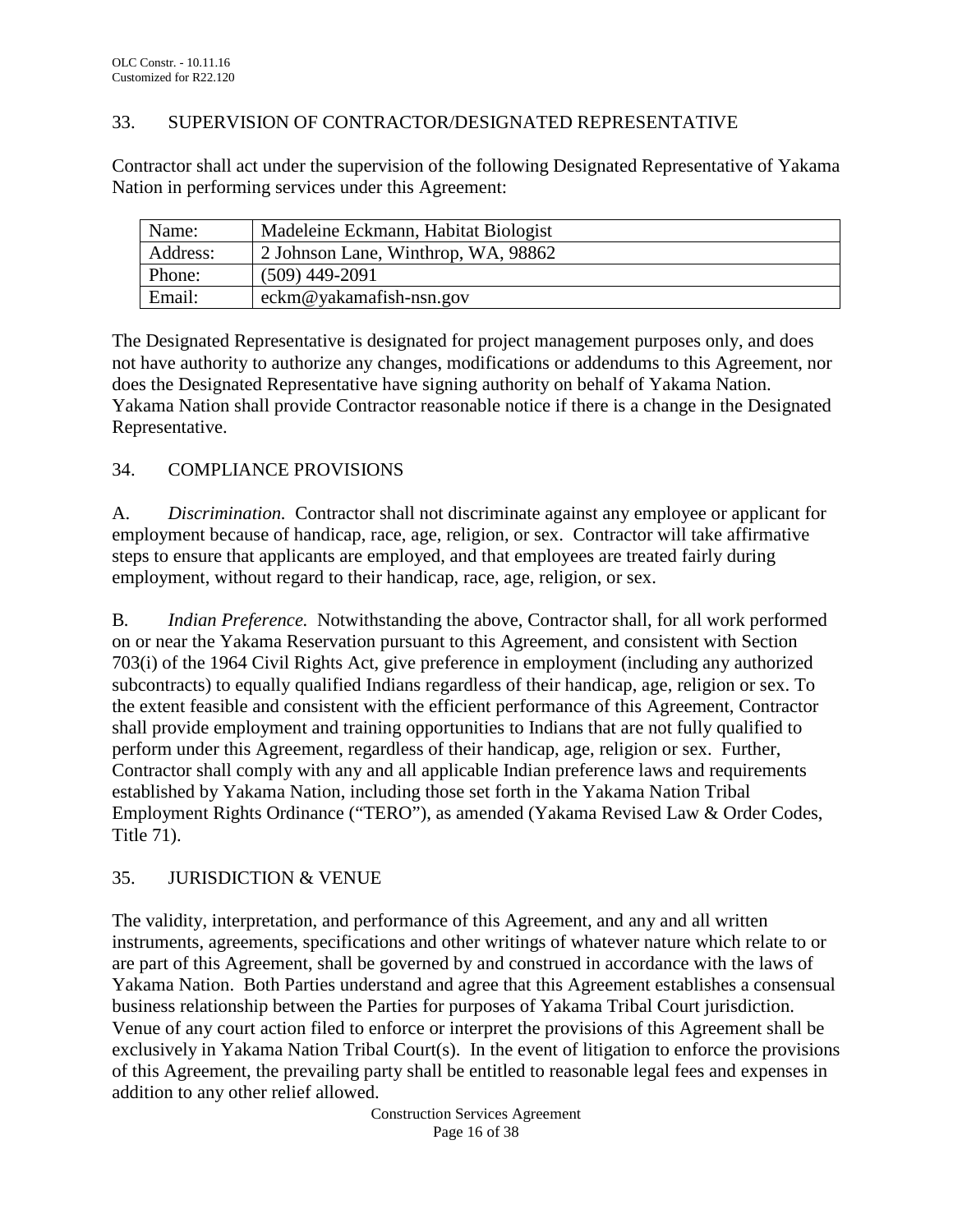# 36. DISPUTE RESOLUTION

A. *Meet and Confer Meeting.* In the event that a dispute arises between the Parties over the performance, interpretation, or enforcement of this Agreement, the Parties in the first instance shall attempt in good faith to resolve the dispute informally by mutual Agreement in a face-toface meet and confer meeting. All offers, promises, conduct and statements, whether oral or written, made in the course of the meet and confer meeting by any of the Parties, their agents, employees, experts and attorneys shall be considered confidential, privileged and inadmissible for any purpose, including impeachment, in any other proceeding involving the Parties, provided that evidence that is otherwise admissible or discoverable shall not be rendered inadmissible or non-discoverable as a result of its use in the meet and confer meeting.

B. *By Tribal Council Chairman.* If the Parties are unable to resolve the dispute during the meet and confer meeting, the aggrieved party shall submit the matter, in writing, to the Chairman of the Yakama Nation Tribal Council. A copy of the aggrieved party's submission shall be served upon the other party in accordance with the notice provisions of this Agreement. The Chairman shall promptly convene a meeting of the Parties, which shall be held in Toppenish, Washington, to resolve the matter. The decision of the Chairman shall be final and binding upon both Parties. Provided, however, that nothing shall operate to limit or prohibit Yakama Nation from otherwise enforcing its rights under this Agreement. In the event that the Chairman has a conflict of interest that would prevent her/him from hearing the dispute, s/he may, at her/his sole discretion, either decline to hear the dispute, or appoint an alternate Tribal Leader or Elder to serve in his/her place.

C. Nothing in this section shall operate to prohibit Yakama Nation from enforcing its rights under this Agreement in a court of appropriate jurisdiction. Yakama Nation may at its own election seek recovery of monetary damages from Contractor's breach of any terms in this Agreement.

# 37. GENERAL TERMS

A. *Headings.* Headings are provided for convenience and do not affect the meaning of the provisions to which they are affixed.

B. *Severability.* If any term of this Agreement is to any extent illegal, otherwise invalid, or incapable of being enforced, such term shall be excluded to the extent of such invalidity or unenforceability; all other terms hereof shall remain in full force and effect; and, to the extent permitted and possible, the invalid or unenforceable term shall be deemed replaced by a term that is valid and enforceable and that comes closest to expressing the intention of such invalid or unenforceable term.

C. *Changes to the Agreement.* No change, amendment, modification, or addendum to this Agreement shall be valid unless it is in writing and executed by authorized representatives of both Parties.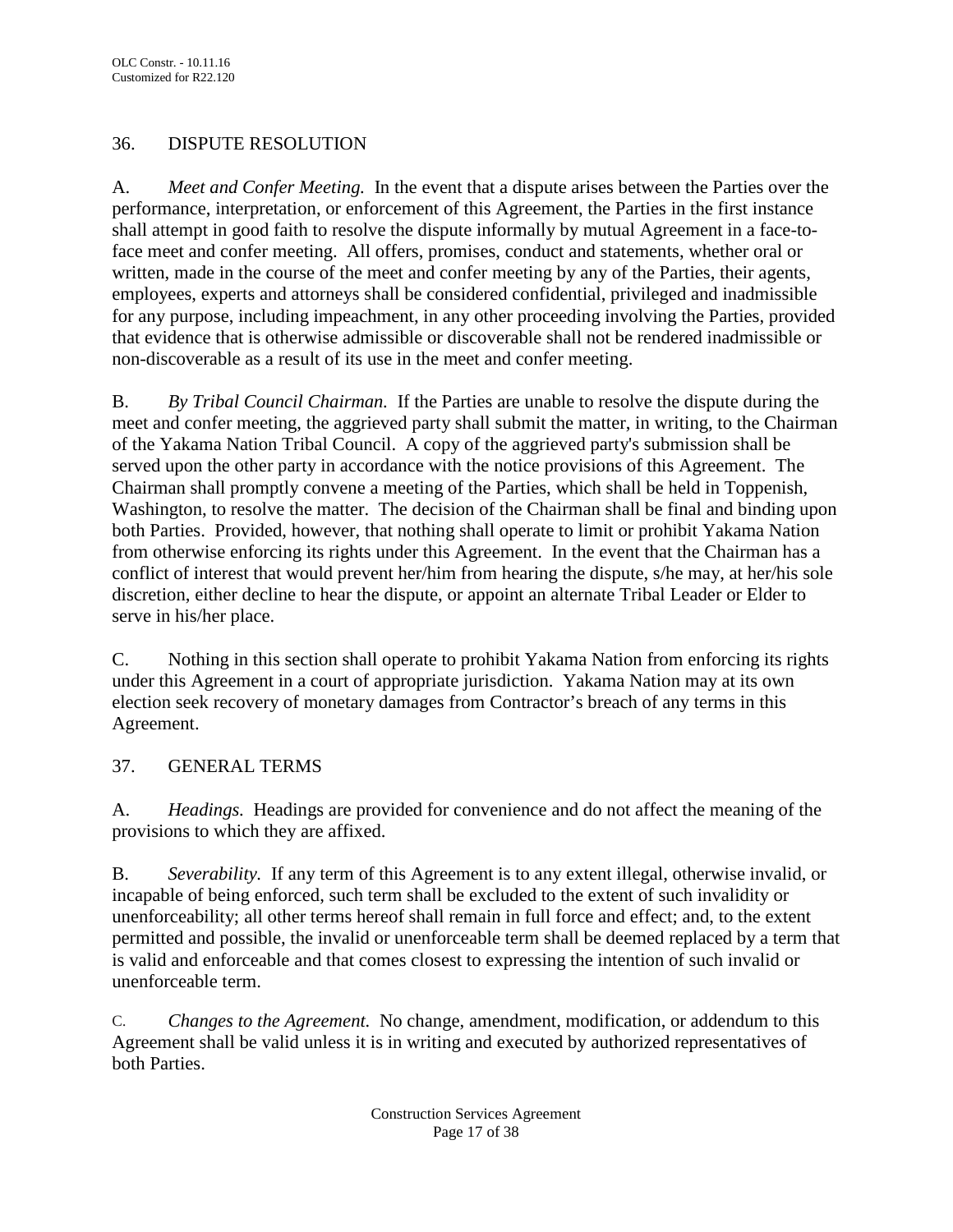D. *Additional Services*. Except as otherwise provided in this Agreement, no payment for additional services shall be made unless such services and the price therefore have been requested and authorized in advance in writing by Yakama Nation.

E. *Survival.* The requirements of Section 4 (Property Developed by Contractor), Section 6 (Maintenance & Retention of Records; Financial Management for Accounting & Audits), Section 10 (Indemnification), Section 28 (Warranty-Construction) and Section 36 (Dispute Resolution) of this Agreement shall survive termination of this Agreement.

F. *No General Waiver.* Any waiver or failure of the Parties to enforce or insist upon any term in this Agreement does not constitute a general waiver or relinquishment of that term.

G. *No Construction Against Drafter.* Each party has participated in negotiating and drafting this Agreement. If any ambiguity or question of intent or interpretation arises, this Agreement is to be construed as if the Parties had drafted it jointly, as opposed to being construed against one party because it was responsible for drafting one or more provisions.

H. *Execution.* This Agreement may be executed in counterparts, electronically, or by facsimile.

# 38. ENTIRE AGREEMENT

This Agreement incorporates all the agreements, covenants and understandings between the Parties. No agreement or understanding, verbal or otherwise, of the Parties regarding their responsibilities under this Agreement shall be valid or enforceable unless embodied in this Agreement.

The following Exhibits are incorporated by reference into this Agreement:

- Exhibit "A" Project Overview and Scope of Work
- Exhibit "B" Budget
- Exhibit "C" Payment
- Exhibit "D" Funding Agency Provisions
- Exhibit "E" Project Planset

### 39. SOVEREIGN IMMUNITY

Notwithstanding any other terms or provisions of this Agreement, Contractor understands and agrees that Yakama Nation, by entering into this Agreement, does not waive its sovereign immunity from suit, nor does it waive, alter, or otherwise diminish its rights, privileges, remedies or services guaranteed by the Treaty with the Yakamas of 1855 (12 Stat. 951).

### 40. SPECIAL PROVISIONS

In addition to the forgoing terms and conditions, the following requirements are agreed to and shall apply to this Agreement: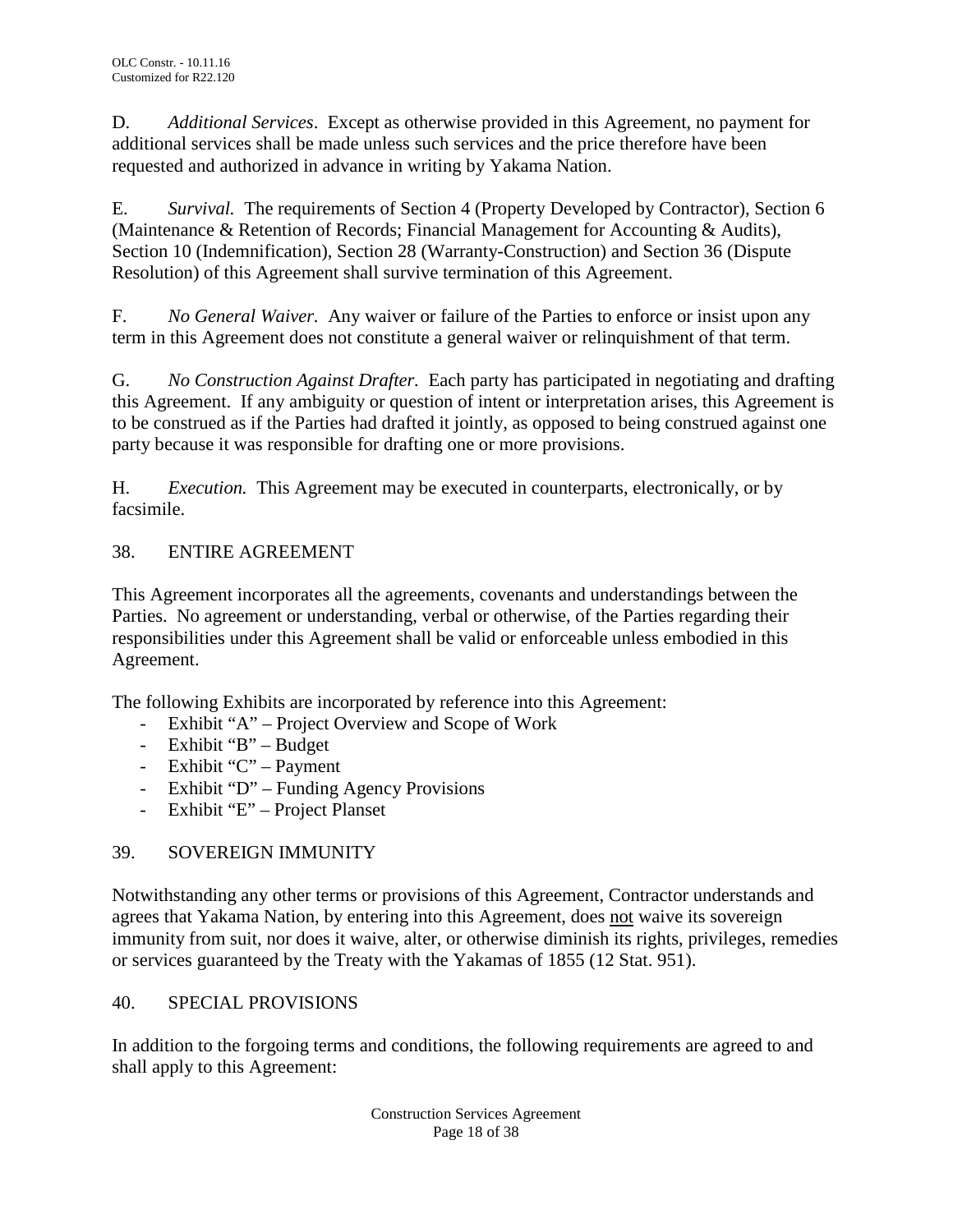- A. Funds for compensation of Contractor for the Services rendered to the Yakama Nation under this Agreement are provided by various state and federal funding agencies. The Yakama Nation's obligation under this Agreement to reimburse the Contractor is conditioned upon these necessary funds being made available to the Yakama Nation. Failure of the applicable state and federal funding agencies to provide such funding within the effective term shall, at the Yakama Nation's option, void this Agreement and Contractor shall have no cause of action against the Yakama Nation.
- B. Contractor certifies and warrants that, to the best of Contractor's knowledge and belief, Contractor and his or her principals: (i) are not presently debarred, suspended, proposed for debarment, declared ineligible, or voluntarily excluded from covered transactions by any state or federal department or agency; (ii) have not within the three-year period preceding the effective date of this Agreement had a criminal conviction or civil judgment rendered against them for commission of fraud in connection with obtaining, attempting to obtain, or performing a public (federal, state or local government) contract, including violation of federal or state antitrust statutes or commission of embezzlement, theft, forgery, bribery, falsification or destruction of records, making false statements, or receiving stolen property; (iii) are not presently indicted for or otherwise criminally or civilly charged by a governmental entity (federal, state, or local) with commission of any of the offenses set forth above in this certification; and (iv) have not had one or more public contracts (federal, state, or local) terminated for cause or default within the three-year period preceding the effective date of this Agreement.

If Contractor is authorized under this Agreement to hire any subcontractors, Contractor shall ensure that their contracts include requirements that are substantively the same as provided for in this Section 40.B.

C. During the performance of this Agreement, Contractor agrees to comply with all applicable federal and state nondiscrimination laws and policies.

If Contractor is authorized under this Agreement to hire any subcontractors, Contractor shall ensure that their contracts include requirements that are substantively the same as provided for in this Section 40.C.

D. *Constructed Habitat Element Performance Requirements.* Owner and Contractor agree that it is critical for this salmon habitat restoration project to be constructed in a manner that meets the intended biological performance criteria for which the project was designed so that the project can be useful in its intended purpose as an improvement to specific salmon habitat conditions. The Final Stamped Engineer's Plan Set (Exhibit F) for this salmon habitat restoration project contains all of the adequate and relevant construction level detail to ensure each constructed habitat feature will meet the intended biological performance criteria. Types of constructed habitat features that need to meet intended biological performance criteria include, without limitation: habitat log placements, large wood structures, excavated pools, customized channel bed forms, side channel inlets, side channel outlets, regraded floodplain surfaces, fabric encapsulated soil lifts, rock/boulder cover features, constructed wetlands, and/or similar biologically or geomporphically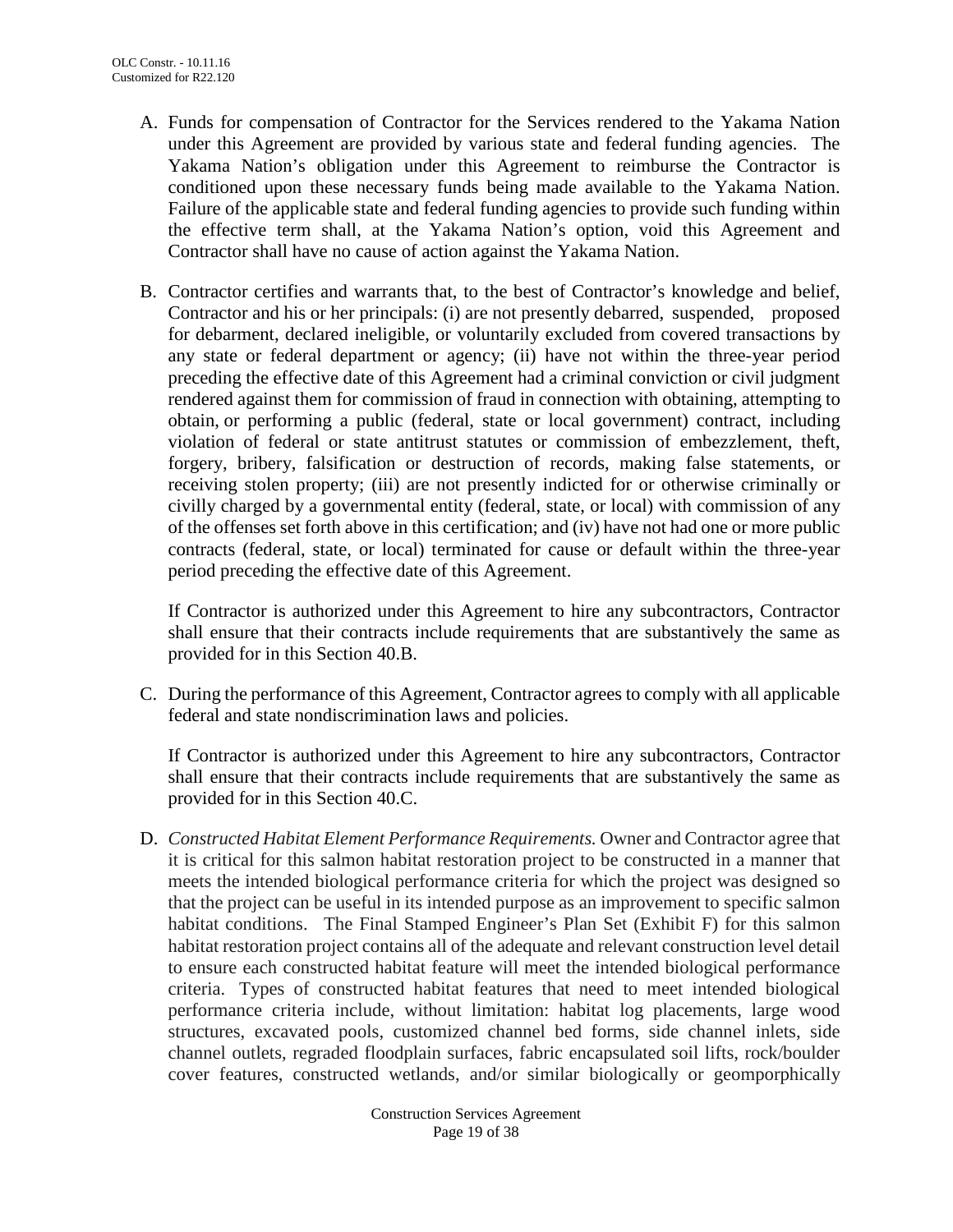important features that are specifically identified to improve specific salmon habitat conditions. Minor fit in the field modifications of any constructed habitat feature as directed by the Owner and/or Project Engineer to further enhance biological performance based on site conditions during construction are allowed. However, the Contractor shall not cause any constructed habitat features to significantly deviate from the Final Stamped Engineer's Plan Set without previous direct authorization and approval from the Owner. The Yakama Nation may, at its sole discretion, withhold payment from the Contractor consistent with Section 27.B of this Agreement if it has a reasonable concern that constructed habitat features are being completed in a manner that materially deviates from the Final Stamped Engineer's Plan Set. In addition to mandatory weekly check-ins, Contractor may request, or Owner may at its discretion require, additional check-in meetings directly prior to the construction of a particular project habitat feature, to ensure that the biological performance criteria for such feature is clearly and consistently understood by Contractor, Owner, and any other involved contractors or subcontractors.

E. *Project Access Routes and Construction Project Boundary Performance Requirements.*  Owner and Contractor agree and understand that this salmon habitat restoration project is taking place near critical and sensitive habitat areas, and on properties owned by third parties that have graciously agreed to allow restoration actions to occur. Adherence by the Contractor to the specific Access Route and Construction Project Boundary details contained within the Final Stamped Engineer's Plan Set (Exhibit F) are critical to ensuring landowner property rights are protected and unanticipated impacts to critical and sensitive habitat areas do not occur. Minor deviations in Access Routes and Construction Project Boundaries may be allowed if approved in advance by the Owner based on unexpected site conditions during construction. However, Yakama Nation may, at its sole discretion, withhold payment from the Contractor consistent with Section 27.B of this Agreement if the Access Route and Construction Project Boundary specifications of the Final Stamped Engineer's Plan Set are not otherwise strictly followed. If any such deviations result in damage to landowner property and/or critical and sensitive habitat areas, Contractor understands it will have indemnification obligations consistent with the indemnification terms of this Agreement.

IN WITNESS WHEREOF, we set our hands and seals:

**[Signature page(s) to follow.]**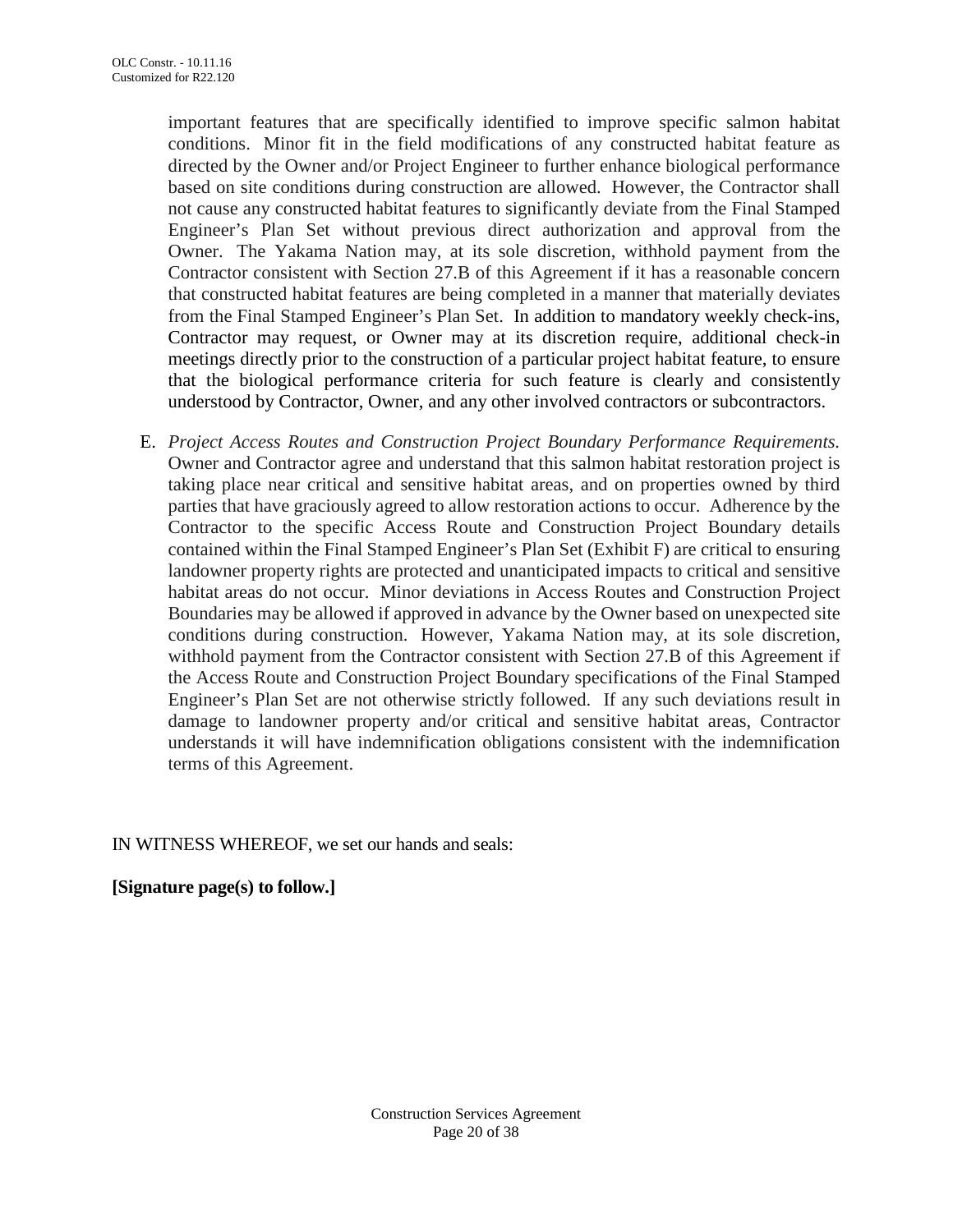# **CONFEDERATED TRIBES & BANDS OF THE YAKAMA NATION:**

By: Date: Name: Delano Saluskin (or authorized designee) Title: Yakama Nation Tribal Council Chairman

**CONTRACTOR NAME:**

EIN #

By: Date: Date:

Name:

Title:

Construction Services Agreement Page 21 of 38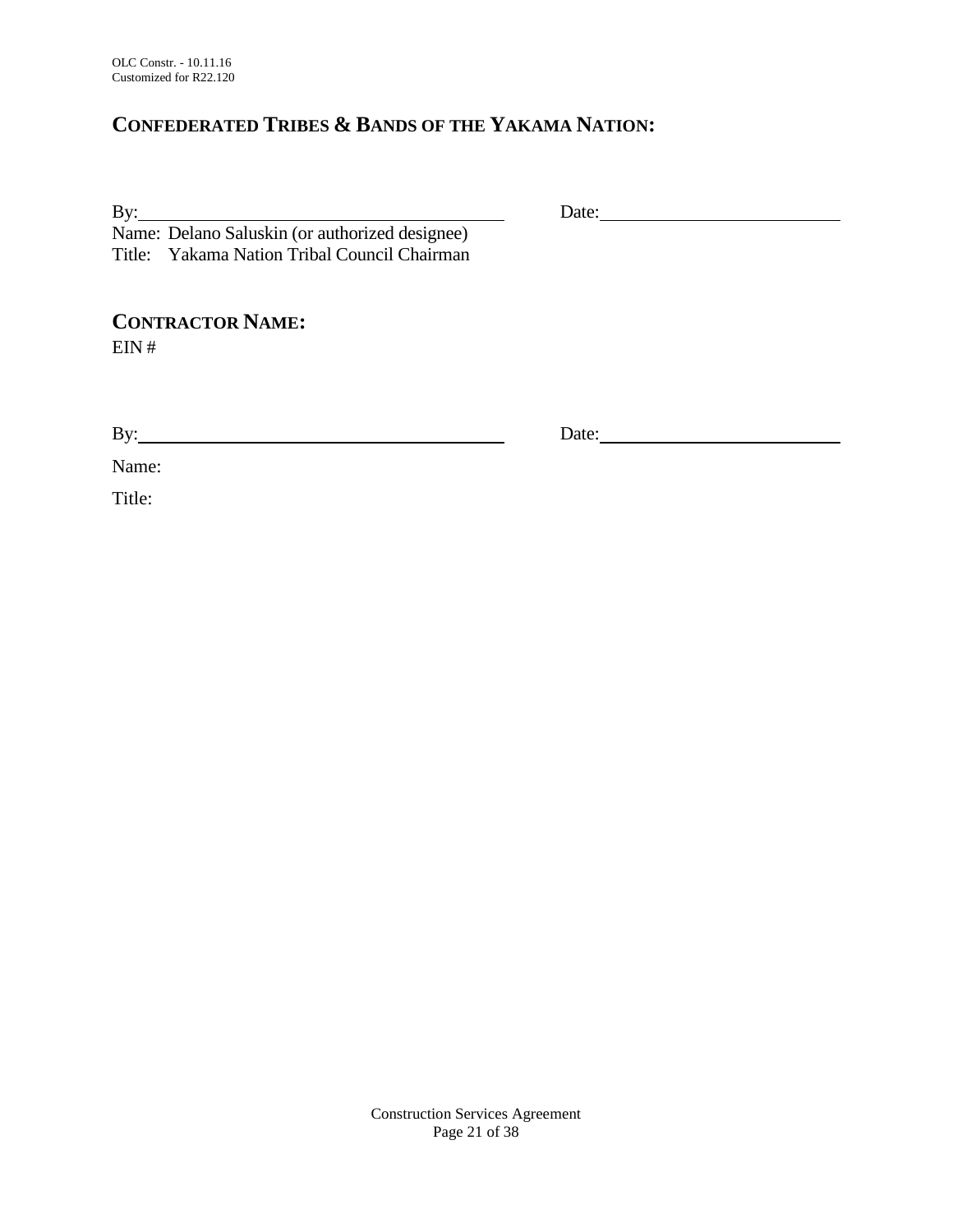## **EXHIBIT A**

## **Project Overview and Scope of Work**

#### 1. **Background:**

Yakama Nation Fisheries (Owner) is constructing a salmon habitat restoration project along the Methow River known as the "Alder Creek Habitat Enhancement Project." This project is funded through the 2008 Columbia River Fish Accords by the Bonneville Power Administration (BPA), and with competitive grant funding from the Washington State Recreation and Conservation Office (RCO) and Wells Habitat Conservation Plan Tributary Committee (Wells HCP), for the purposes of protecting and improving salmon habitat in the natal tributaries of the Upper Columbia Basin. This project has been developed under the 2007 Upper Columbia Salmon and Steelhead Recovery Plan framework in coordination with the Methow Subbasin Watershed Action Team.

Project details including technical specifications, engineered plan sheets, materials standards and quantities are contained or referenced within Exhibit E, the "Project Planset". All work on this project will be directed by the Owner's Designated Representative(s) and the Professional Engineer(s) that produced the stamped Construction Planset. No deviations from the Project Planset will be allowed without prior approval from the Owner's Designated Representative(s).

Taken together, multiple accompanying exhibits to this Exhibit A provide the full Scope of Work to be executed per the terms of this contract. **Exhibit B** provides the contract Line Item Budget which is referenced to the specific work tasks defined in the Special Provisions found in Exhibit E. **Exhibit C** provides a payment schedule and invoicing requirements. **Exhibit D** provides terms and conditions applicable to the Contractor from governing funding and landowner access agreements. **Exhibit E** provides the Construction Planset and Special Provisions certified by the Project Engineer.

#### 2. **Location:**

3. The Project is located on Washington State Department of Fish and Wildlife Property along the west bank of the Methow River between Twisp and Carlton. All access routes and staging areas are located on WDFW properties located 4.5 miles south of Twisp, Wa on the east side of the Twisp-Carlton Rd. The bed of the Methow River to the ordinary high water mark on both river banks is under the jurisdiction of the Washington State Department of Natural Resources through the Aquatic Land Ownership.

LATITUDE: 48°18'30" LONGITUDE: - 120°4'3" OKANOGAN COUNTY, WASHINGTON

**WATERBODY: METHOW RIVER** TRIBUTARY OF: COLUMBIA RIVER

> Construction Services Agreement Page 22 of 38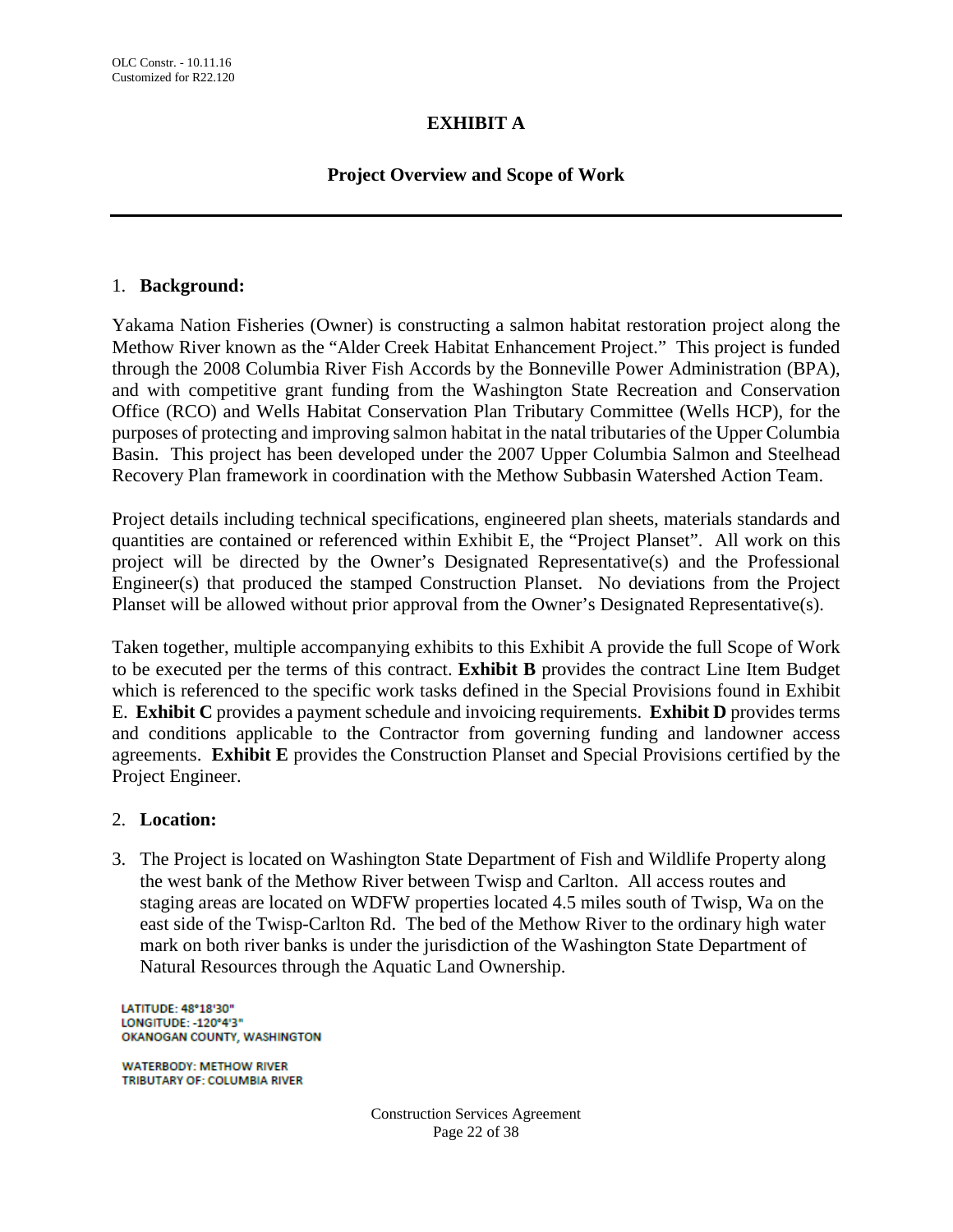#### 4. **Project Tasks:**

All tasks will be completed as per **Exhibit E**. Major project elements include but are not limited to the following:

| 001 | TESC, SPCC Plan and Implementation       |
|-----|------------------------------------------|
| 002 | Mobilization                             |
| 003 | <b>Traffic Control</b>                   |
| 004 | Clearing and Grubbing                    |
| 005 | <b>Channel Excavation Including Haul</b> |
| 006 | Logs - Side Channel Site                 |
| 007 | <b>Inlet Log Structure</b>               |
| 008 | Road Maintenance and Dust Abatement      |
| 009 | <b>Crushed Surfacing Top Course</b>      |

#### 5. **Project Schedule and Key Deliverables:**

This project will occur adjacent to private lands containing inhabited residences. Construction noise disturbances outside of normal work hours will not be allowed. Work producing construction noise should only be conducted between 7:00 am and 7:00 pm, Monday through Friday.

Environmental permits for this project require some work be performed during the allowed inwater work window for this project (July  $1 -$  August 31) to avoid adverse impacts to spawning salmonids and fertilized redds. Environmental permits will dictate the implementation timeline for portions of the project that could affect aquatic habitats. Work conducted from July 1 – August 31 should prioritize completion of all instream work. Any additional work needed after August 31 will only be for out of stream work and site cleanup.

### 6. **Contractor Obligations:**

The Contractor shall furnish all supervision, labor, equipment and tools necessary to complete the project as described in **Exhibit E**.

The contractor will be responsible for all damages to county roads caused by driving dump trucks to the spoils repository. This will be considered an incidental cost as stated in the Alder Creek Planset mobilization spec.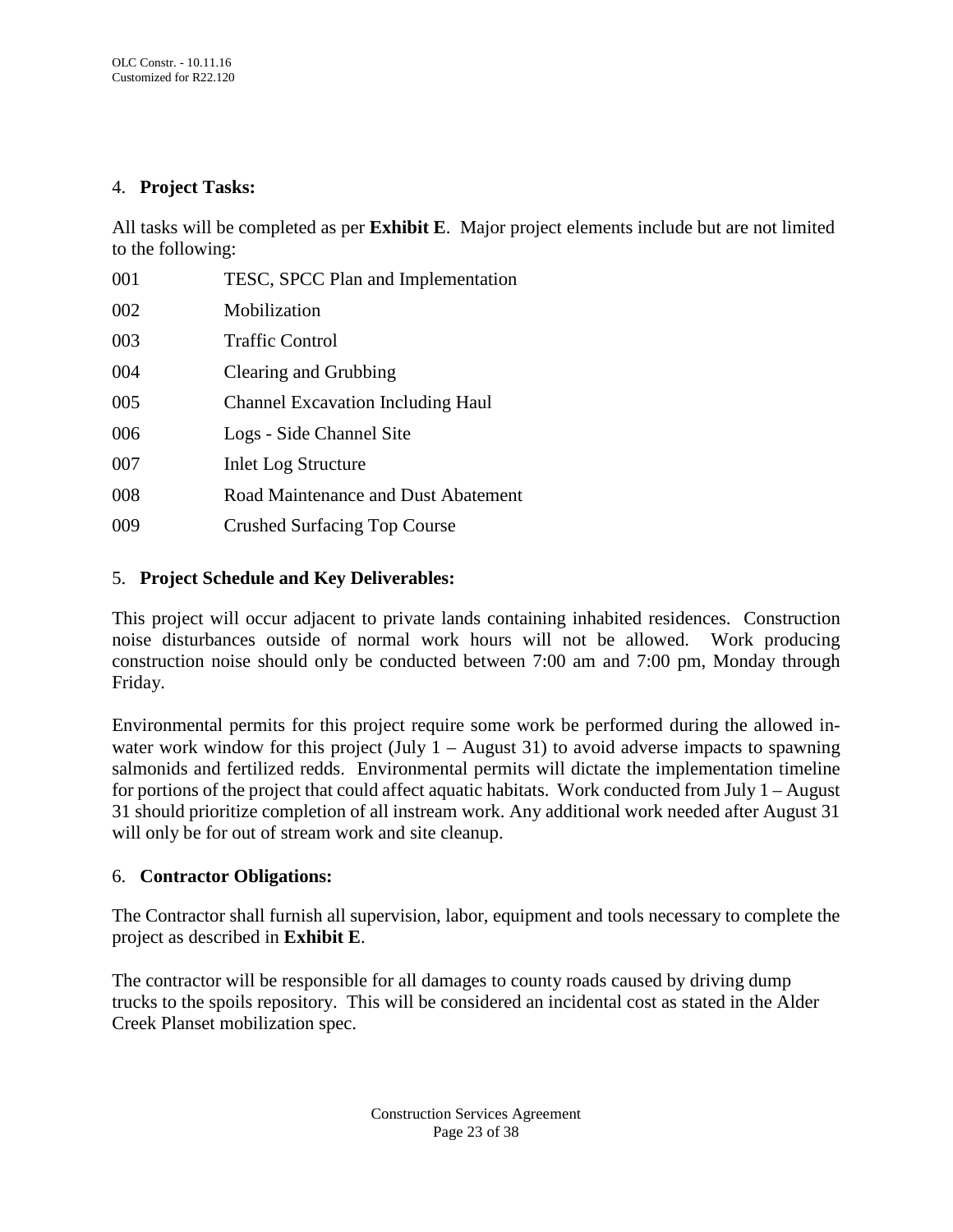#### 7. **Consistent Satisfactory Progress:**

Consistent satisfactory progress in this project will be required. Satisfactory progress will be measured by both the quality and quantity of work. If for any reason no work is performed, the Contractor may be given a notice of contract cancellation. Consistent satisfactory progress will also be determined by the Contractor's demonstrated ability to perform all work tasks described in **Exhibit E**. If it appears that the Contractor is unable to complete the project tasks within the permitting work window, the Contractor may be given a notice of contract cancellation. The Owner's Designated Representative(s) and the Professional Engineer(s) will monitor progress closely.

#### 8. **Fish Removal:**

In-water construction activities will require fish removal of all isolated in-water work sites. Fish removal will be conducted in a timely manner by the Owner's Designated Representatives and the time taken to implement proper fish removal protocols will be considered incidental to the Contractor's work tasks.

#### 9. **Fire Suppression**

The Contractor will be familiar with and prepared for the requirements associated with IFPL Levels II & III and the restrictions associated with those. The contractor may seek to acquire IFPL shut down waivers to allow work to continue on schedule. Exemptions typically require the Contractor to supply a fire prevention plan to the U.S. Forest Service and/or the Washington State Department of Natural Resources. Fire prevention plans must list accurate and feasible preventative measures, equipment availability, and communications capabilities the Contractor will employ to operate under an IFPL waiver. Any IFPL waivers and associated fire prevention plans obtained by the Contractor must be provided to the Owner's Designated Representative(s).

The Yakama Nation reserves the right to instruct the Contractor to adhere to any governing IFPL shut down requirements at its sole discretion regardless of the status of any other waivers obtained by the Contractor. Costs associated with obtaining or adhering to the terms of any IFPL shut down waivers will considered incidental to the Contractor's work tasks.

#### 10. **Road Signage**

The Contractor will observe all road signage regulations regardless of the project location and as per Exhibit E if applicable. Road signage and traffic control on the Okanogan County road will also be necessary during the haul of excavated spoils to the uplands repository.

#### 11. **Utilities Location**

The Contractor will locate all utilities prior to any excavation.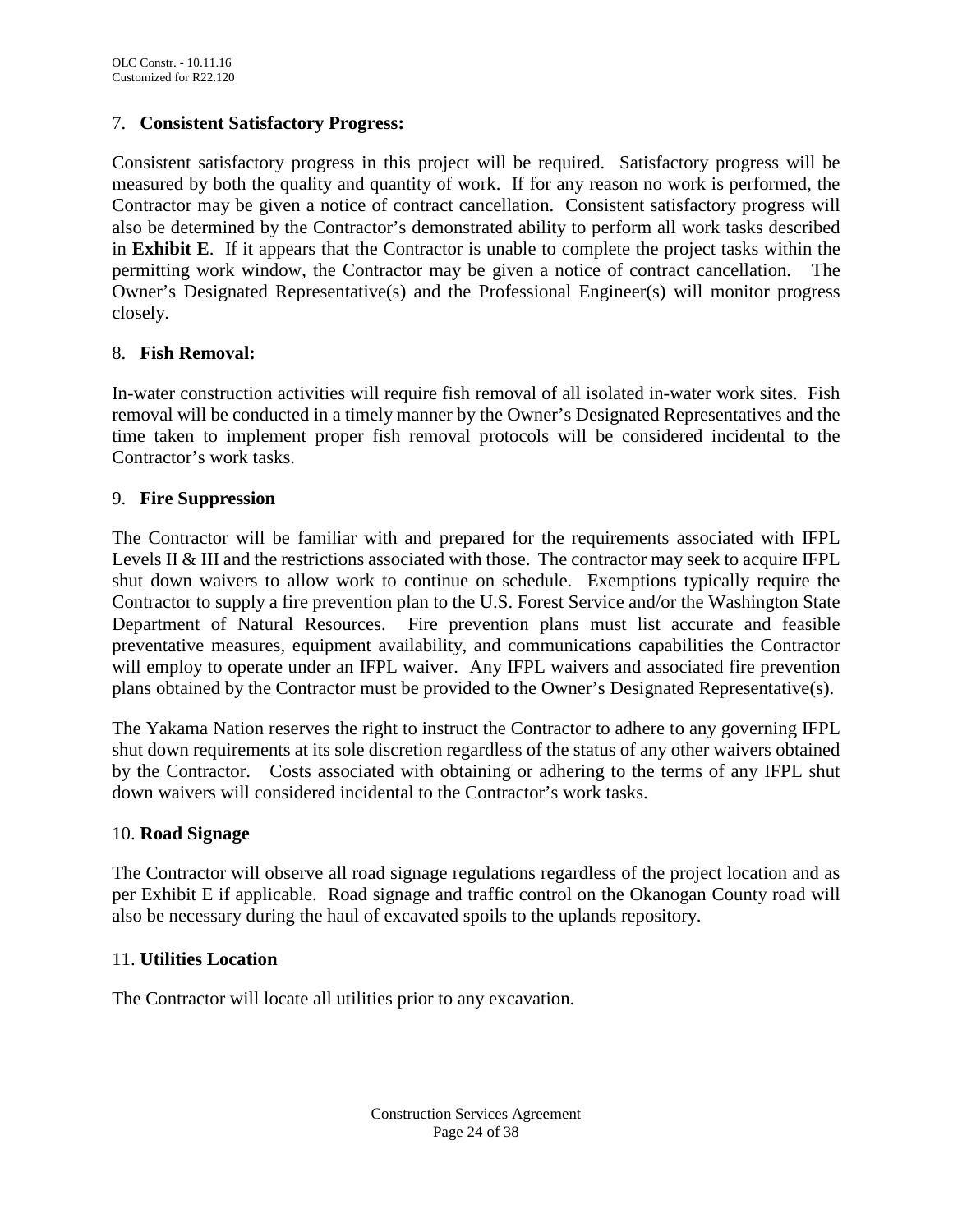#### 12. **Communication with Landowners**

The Contractor expressly agrees that the Contractor's staff and personnel will not communicate with project area landowner(s) in any manner, whether it be in regard to the project or otherwise, without express permission from, or the presence of the Owner's Designated Representative.

#### 13. **Exclusivity**

During the term of this Agreement, including time taken for mobilization and demobilization of construction equipment, Contractor shall not conduct any work on the property designated in this Agreement unless so directed by the Designated Representative. Contractor shall require in all contracts with subcontractors that subcontractors not conduct any work on the property designated in this Agreement unless so directed by the Designated Representative. Any additional work conducted on the property designated in this Agreement by Contractor without the express consent of the Designated Representative shall constitute a material breach of this Agreement, thereby relieving the Yakama Nation from all payment obligations to the Contractor.

#### 14. **Applicable Documents:**

This project has adopted by reference in the Engineer's Planset the 2022 Washington State Department of Transportation (WSDOT) Standard Specifications for Road, Bridge, and Municipal Construction. Please download a digital copy of the WSDOT 2022 Standard Specifications from: <https://www.wsdot.wa.gov/publications/manuals/fulltext/M41-10/SS.pdf>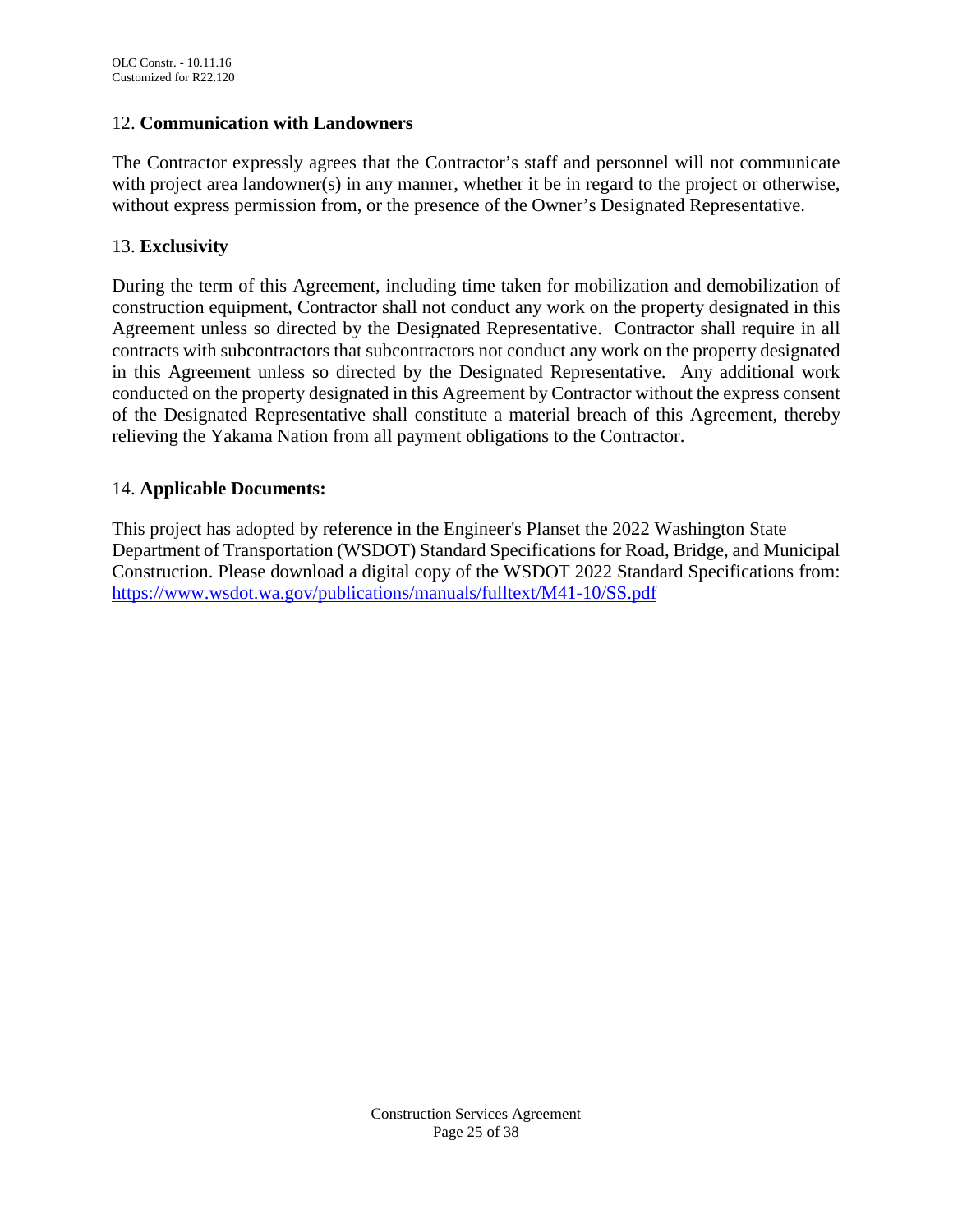# **EXHIBIT B**

## **Budget**

[Attach the budget for the work to be performed. The total compensation amount shown in this budget must be consistent with the total compensation amount listed in Section 3 of the Agreement.]

[If there are separate subtotal amounts allocated for services and expenses, make sure to note these, along with any applicable hourly rate expectations, or item/activity cost expectations.]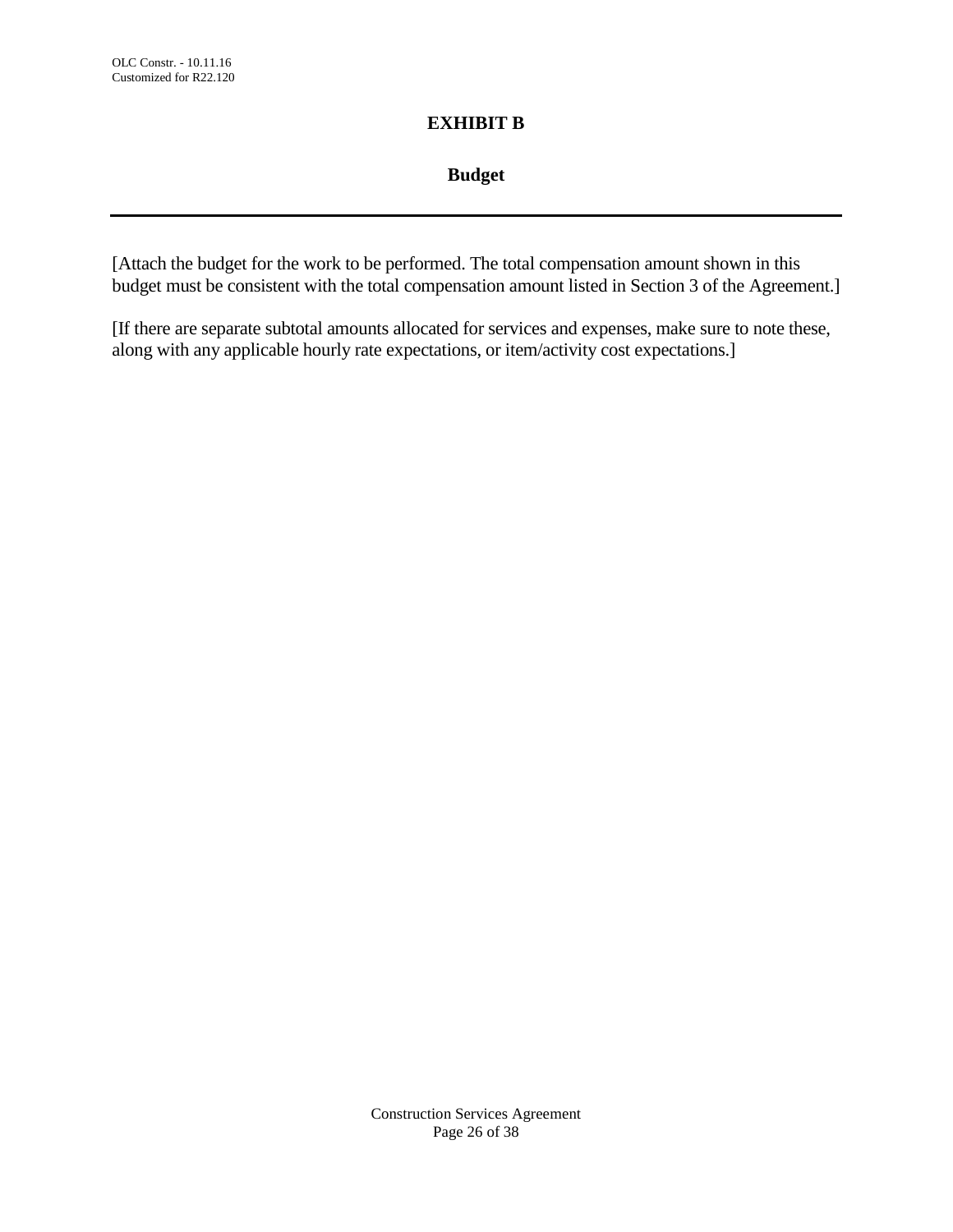### **EXHIBIT C**

### **Payment**

#### 1. **Payment Schedule**

- **Progress:** The Contractor shall submit a separate bill for each major project task element after the work has been completed, reviewed and accepted by Yakama Nation's Designated Representative. The Contractor is encouraged to invoice monthly when payment is necessary.
- **Percentage:** The Contractor shall invoice monthly and will be allowed to submit a bill for percentage of work completed after the work has been reviewed and accepted by Yakama Nation's Designated Representative.
- **Actual Work Completed:** The Contractor shall invoice monthly and will be allowed to submit a bill for actual work completed.
- **Alternative Schedule:** The Contractor shall invoice and be allowed to submit a bill as follow:

### 2. **Tax Exempt Certificate**

Due to the location and nature of the Services being provided by Contractor:

The Contractor **has not** been given a Tax Exemption Certificate

 $\boxtimes$  The Contractor **has** been given a single use Tax Exemption Certificate. Due to the nature of this Agreement, as set forth below, the Contractor should be allowed to use the tax-exempt certificate that is included with this document.

o Fisheries Management Through Salmon Habitat Restoration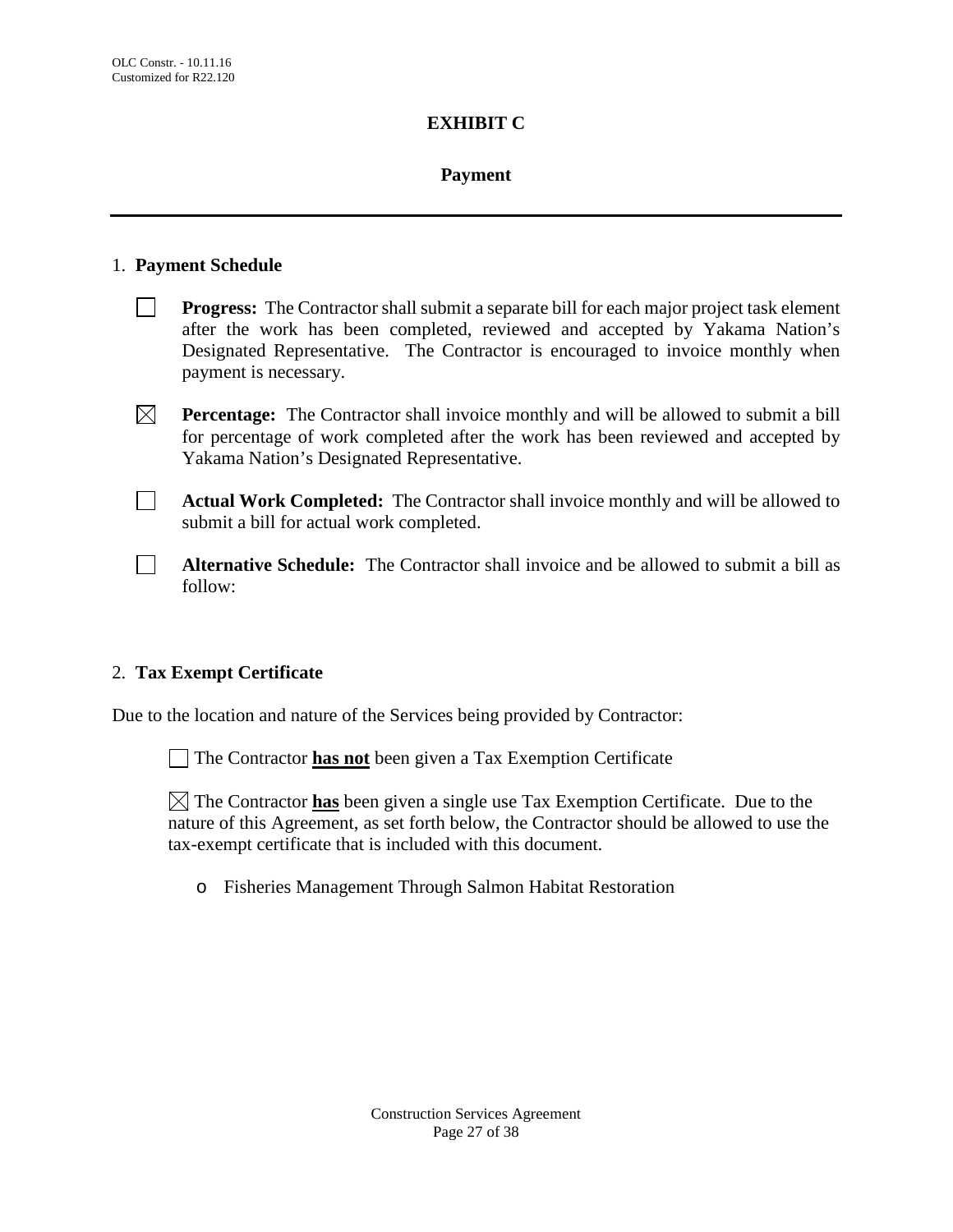# **EXHIBIT D**

# **Funding Agency Provisions**

The following provisions may be applicable to this Agreement pursuant to funding agreements between the Yakama Nation and state or federal agencies. If the Applicability box next to a provision is checked with an "X," then Contractor shall comply with that provision and the terms therein.

| <b>Source</b>                                                | <b>Provision</b>                                                                                                                                                                                                                                                                                                                                                                                                                                                                                                                                                                                                                                                                                                                                                                   | <b>Applicability</b> |
|--------------------------------------------------------------|------------------------------------------------------------------------------------------------------------------------------------------------------------------------------------------------------------------------------------------------------------------------------------------------------------------------------------------------------------------------------------------------------------------------------------------------------------------------------------------------------------------------------------------------------------------------------------------------------------------------------------------------------------------------------------------------------------------------------------------------------------------------------------|----------------------|
| Wells HCP<br>Tributary<br>Committee<br>Funding<br>Agreements | D.01. Contractor shall (up to its proportional share of<br>responsibility) indemnify, and hold harmless the Wells<br>Habitat Conservation Plan Tributary Committee from any<br>liability, loss, damage, cost, charge or expenses for<br>property damage, personal injury, bodily harm or death,<br>which arises out of the negligent acts or omissions by<br>Contractor or Contractor's officers, agents, or employees<br>in performance of this Agreement.<br>The indemnity provision shall be specifically subject to the<br>limitations and conditions of RCW 4.24.115 (as amended).<br>Contractor's indemnity obligations shall survive the<br>termination of this Agreement and shall only end upon<br>final satisfaction by Contractor of all such liabilities or<br>claims. |                      |
|                                                              | If Contractor is authorized under this Agreement to hire<br>any subcontractors, Contractor shall ensure that their<br>contracts include indemnification requirements that are<br>substantively the same as provided for in this Section<br>D.01.                                                                                                                                                                                                                                                                                                                                                                                                                                                                                                                                   |                      |
| Wells HCP<br>Tributary<br>Committee<br>Funding<br>Agreements | D.02. Contractor shall name the Wells Habitat Conservation Plan<br>Tributary Committee, including its officials, officers,<br>employees, and agents, as an additional insured (by way of<br>endorsement) on its insurance policies. Such insurance<br>policies must include the same coverage as provided for in<br>Section 26.A of this Agreement. Contractor's policy shall<br>be primary to any insurance of the Wells Habitat<br><b>Conservation Plan Tributary Committee. Before</b><br>commencing work under this Agreement, Contractor shall<br>provide the Yakama Nation with certificates of insurance<br>from Contractor's insurance company which are consistent                                                                                                        |                      |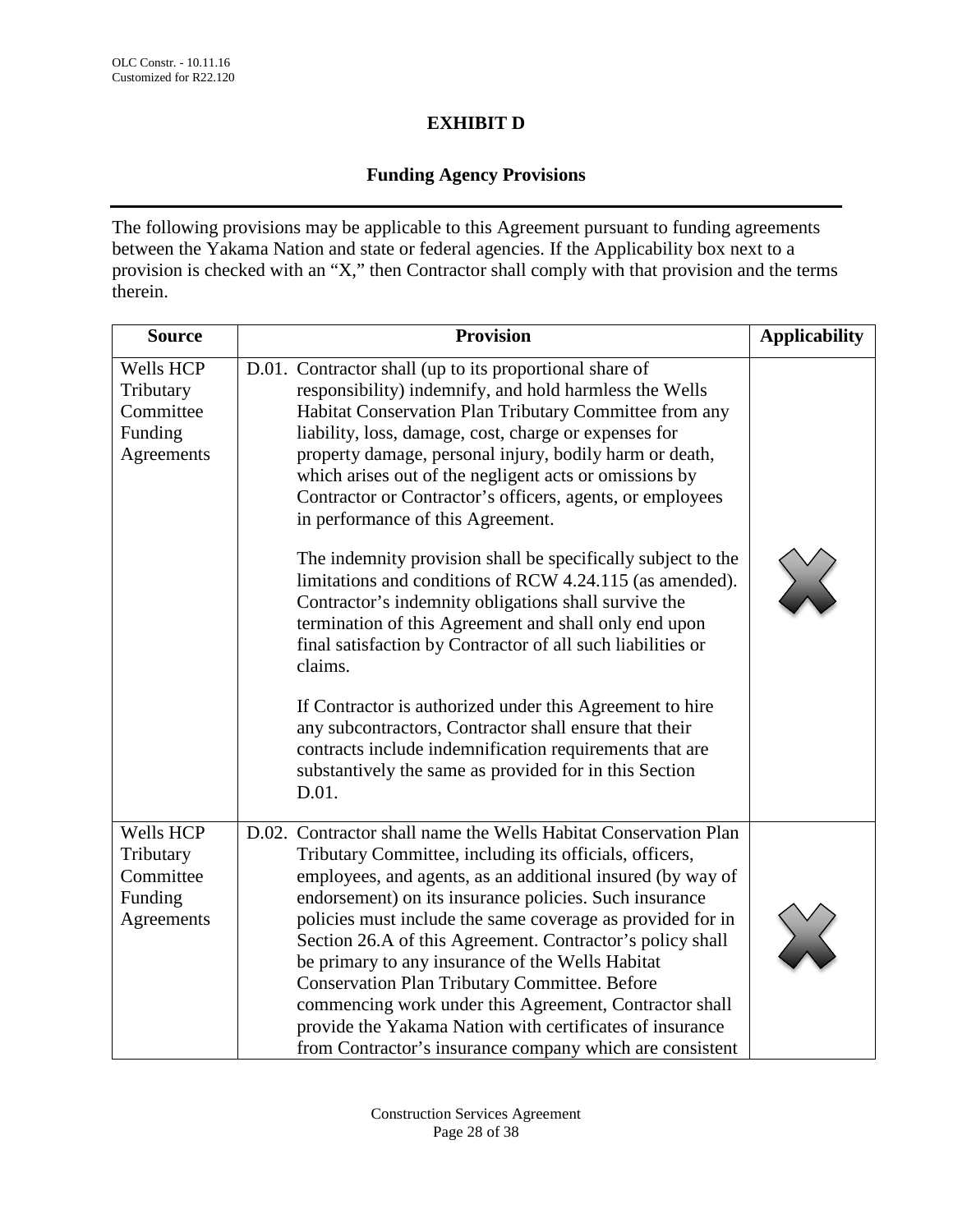|                                                                  | with Section 26.C of this Agreement and state that the<br>insurance required has been obtained and is in force.<br>If Contractor is authorized under this Agreement to hire<br>any subcontractors, Contractor shall ensure that their<br>contracts include insurance requirements that are<br>substantively the same as provided for in this Section<br>D.02.                                                                                                                                                                                                                                                                                                                                                                                                                                                                                                                                                                                                                                                                                                                                                                                                                                                                                                                                                                                |  |
|------------------------------------------------------------------|----------------------------------------------------------------------------------------------------------------------------------------------------------------------------------------------------------------------------------------------------------------------------------------------------------------------------------------------------------------------------------------------------------------------------------------------------------------------------------------------------------------------------------------------------------------------------------------------------------------------------------------------------------------------------------------------------------------------------------------------------------------------------------------------------------------------------------------------------------------------------------------------------------------------------------------------------------------------------------------------------------------------------------------------------------------------------------------------------------------------------------------------------------------------------------------------------------------------------------------------------------------------------------------------------------------------------------------------|--|
| Wells HCP<br>Tributary<br>Committee<br>Landowner<br>Agreement(s) | D.03. Contractor shall indemnify and hold harmless<br>[LANDOWNER NAME(S)] for losses or liabilities arising<br>directly from property damage, personal injury, bodily<br>injury or death caused by the negligent acts or omissions of<br>Contractor or Contractor's officials, employees, or agents,<br>in connection with Contractor's performance of its<br>obligations under this Agreement.<br>If Contractor is authorized under this Agreement to hire<br>any subcontractors, Contractor shall ensure that their<br>contracts include indemnification requirements that are<br>substantively the same as provided for in this Section<br>D.03.                                                                                                                                                                                                                                                                                                                                                                                                                                                                                                                                                                                                                                                                                          |  |
| <b>RCO</b> Funding<br>Agreements                                 | D.04. Contractor shall (to its proportional share of responsibility)<br>defend (or pay the costs of such defense), indemnify, and<br>hold the Recreation and Conservation Office, the<br>Recreation and Conservation Funding Board, and the<br>Salmon Recovery Funding Board (collectively "RCO")<br>and its officers and employees harmless from all damage,<br>loss, claims, demands, or suits at law or equity, which<br>concern property damage, personal injury, bodily injury, or<br>death, arising in whole or in part from any actual or alleged<br>negligent acts, errors, or omissions by Contractor in<br>connection with this Agreement (including without<br>limitation all work or activities thereunder) or by<br>Contractor's agents, employees, officers, or officials.<br>Nothing herein shall require Contractor to defend (or pay<br>the costs of such defense), indemnify, or hold RCO<br>harmless from claims, demands, or suits at law or equity<br>based sole upon the negligence of RCO, its employees,<br>and/or its agents for whom RCO is vicariously liable. If the<br>claims or suits are caused by or result from the concurrent<br>negligence of Contractor or Contractor's agents,<br>employees, officers, or officials for whom Contractor is<br>vicariously liable and RCO, its employees, or its agents, |  |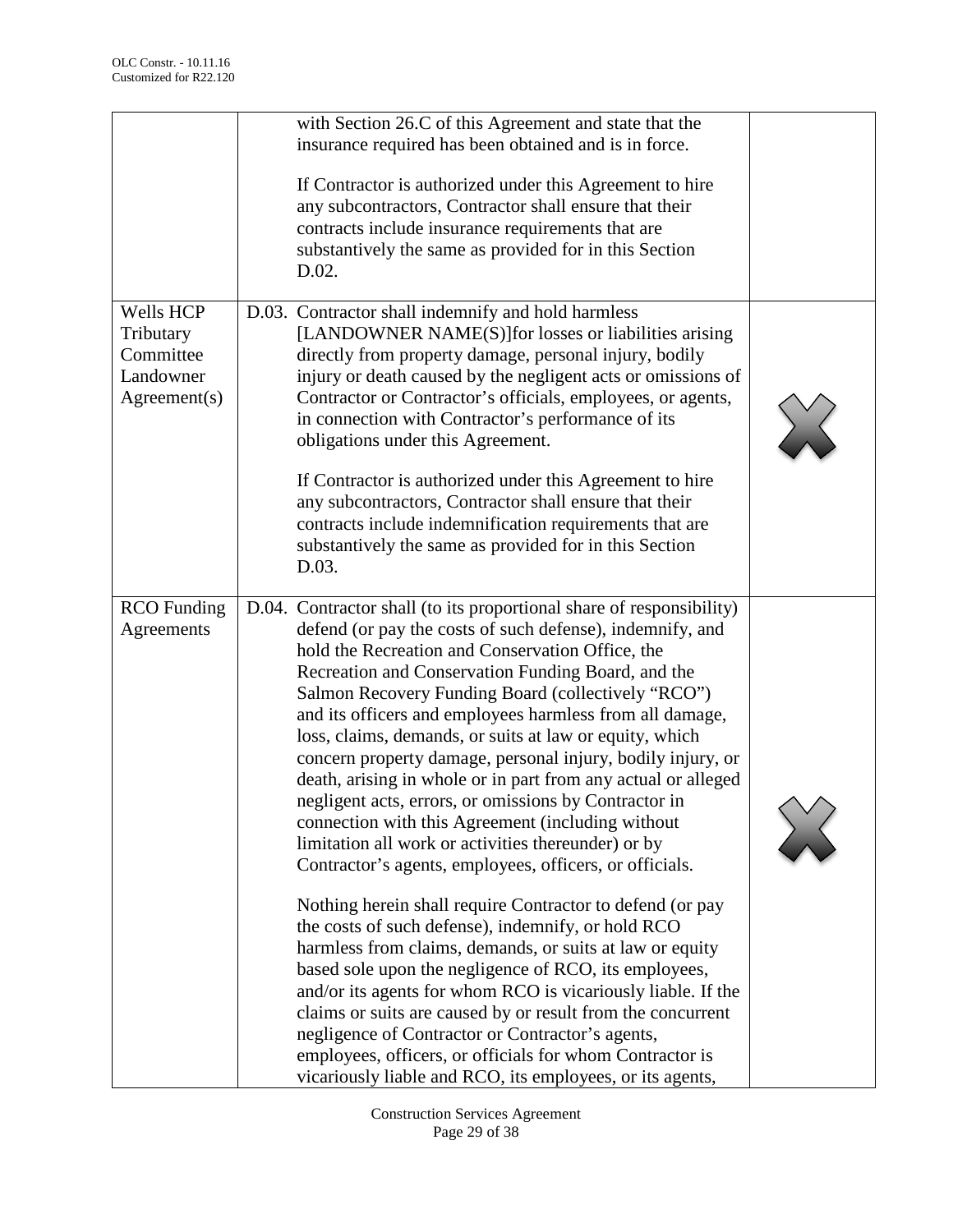|                                                                                      | the indemnity obligation will be valid and enforceable only<br>to the extent of Contractor's negligence or the negligence<br>of Contractor's agents, employees, officers, or officials.<br>If Contractor is authorized under this Agreement to hire<br>any subcontractors, Contractor shall ensure that their<br>contracts include indemnification requirements that are<br>substantively the same as provided for in this Section<br>D.04.                                                                                                                                                                                                                                                                                                                                                                                                                                                                                                                                                                                                                                   |        |
|--------------------------------------------------------------------------------------|-------------------------------------------------------------------------------------------------------------------------------------------------------------------------------------------------------------------------------------------------------------------------------------------------------------------------------------------------------------------------------------------------------------------------------------------------------------------------------------------------------------------------------------------------------------------------------------------------------------------------------------------------------------------------------------------------------------------------------------------------------------------------------------------------------------------------------------------------------------------------------------------------------------------------------------------------------------------------------------------------------------------------------------------------------------------------------|--------|
| <b>RCO</b> Funding<br>Agreements                                                     | D.05. Contractor shall name the Recreation and Conservation<br>Office, the Recreation and Conservation Funding Board,<br>and the Salmon Recovery Funding Board (collectively<br>"RCO"), including its officials, officers, employees, and<br>agents as an additional insured (by way of endorsement)<br>on its insurance policies. Such insurance policies must<br>include the same coverage as provided for in Section 26.A<br>of this Agreement. Contractor's policy shall be primary to<br>any insurance of RCO. Before commencing work under<br>this Agreement, Contractor shall provide the Yakama<br>Nation with certificates of insurance from Contractor's<br>insurance company which are consistent with Section 26.C<br>of this Agreement and state that the insurance required has<br>been obtained and is in force.<br>If Contractor is authorized under this Agreement to hire<br>any subcontractors, Contractor shall ensure that their<br>contracts include insurance requirements that are<br>substantively the same as provided for in this Section<br>D.05. | $\sum$ |
| <b>RCO</b> Funding<br>Agreements<br>and/or<br><b>BPA</b><br>Cooperative<br>Agreement | D.06. Contractor shall comply with applicable federal labor and<br>wage laws, including without limitation the Davis Bacon<br>Act (40 U.S.C. § 3141-3148), the Copeland Anti-Kickback<br>Act (40 U.S.C. § 3145), the Contract Work Hours and<br>Safety Standards Act (40 U.S.C. § 3701-3708), and the<br>Byrd Anti-Lobbying Act (31 U.S.C. § 1352).<br>If Contractor is authorized under this Agreement to hire<br>any subcontractors, Contractor shall ensure that their<br>contracts include compliance requirements that are<br>substantively the same as provided for in this Section<br>D.06.                                                                                                                                                                                                                                                                                                                                                                                                                                                                            |        |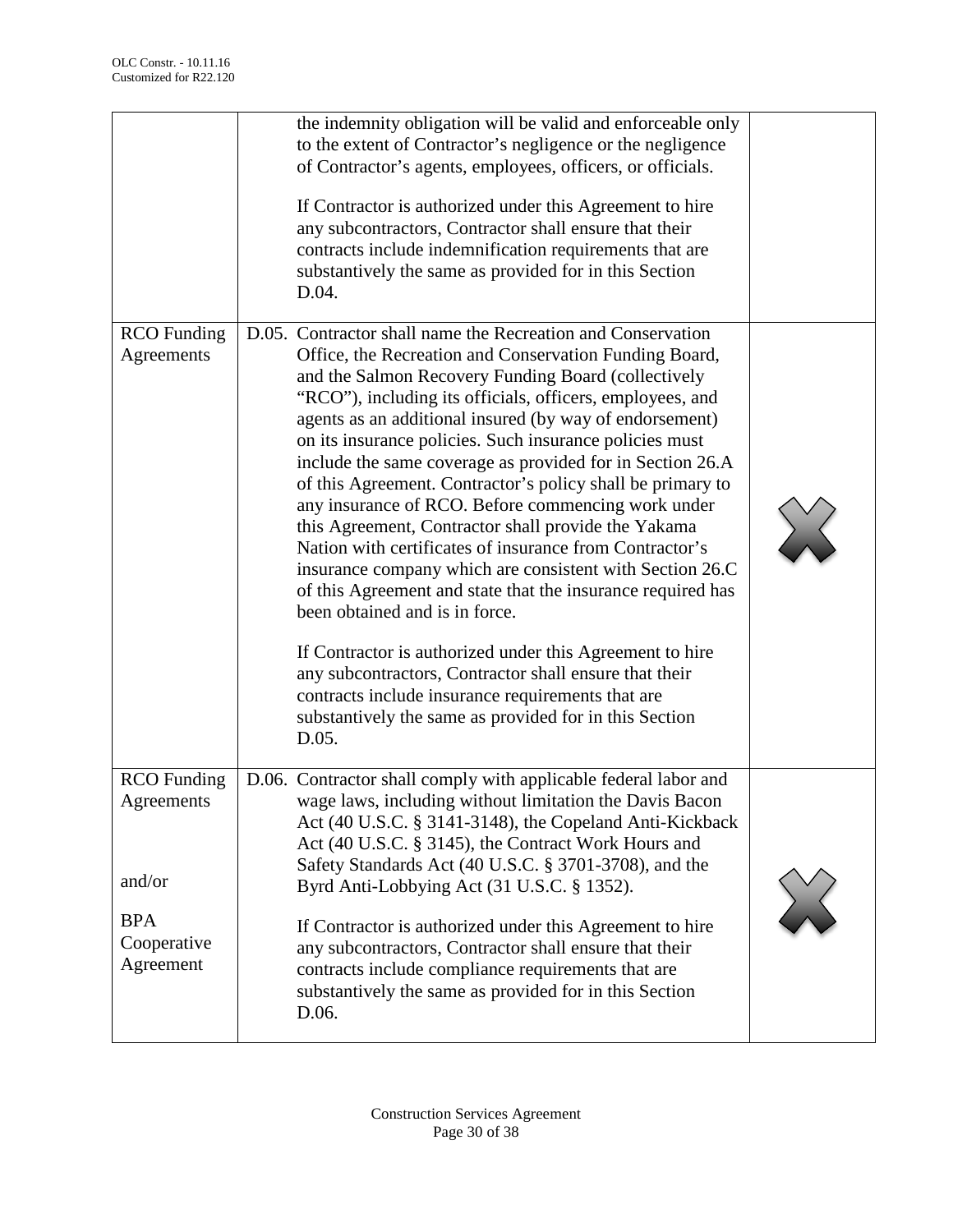| <b>BPA</b><br>Cooperative<br>Agreement | D.07. Contractor shall comply with all applicable federal<br>environmental laws including, but not limited to: the<br>Comprehensive Environmental Response, Compensation,<br>and Liability Act; the Resource Conservation and<br>Recovery Act; the Toxic Substances Control Act; the<br>Hazardous Materials Transportation Act; the Clean Water<br>Act; the Clean Air Act; the National Environmental Policy<br>Act; the Endangered Species Act; and the National<br>Historic Preservation Act.<br>Contractor shall indemnify and hold the Bonneville Power<br>Administration harmless, and shall be solely responsible<br>for any cost (including but not limited to penalties, fees,<br>assessments, damages, remediation costs, attorney's fees,<br>etc.) and for performing any corrective actions (including<br>but not limited to response actions and actions required in<br>administrative penalties or orders), arising from any act or<br>omission of Contractor or Contractor's agents, employees,<br>officers, or officials that is in violation of the<br>aforementioned environmental laws.<br>If Contractor is authorized under this Agreement to hire<br>any subcontractors, Contractor shall ensure that their<br>contracts include compliance requirements that are<br>substantively the same as provided for in this Section<br>D.07. |  |
|----------------------------------------|----------------------------------------------------------------------------------------------------------------------------------------------------------------------------------------------------------------------------------------------------------------------------------------------------------------------------------------------------------------------------------------------------------------------------------------------------------------------------------------------------------------------------------------------------------------------------------------------------------------------------------------------------------------------------------------------------------------------------------------------------------------------------------------------------------------------------------------------------------------------------------------------------------------------------------------------------------------------------------------------------------------------------------------------------------------------------------------------------------------------------------------------------------------------------------------------------------------------------------------------------------------------------------------------------------------------------------------------------------|--|
| Washington<br><b>DNR</b> License       | D.08. Contractor shall indemnify (to their proportional share)<br>and hold the state of Washington ("State") harmless from<br>claims, losses, expenses, fees, or other liabilities associated<br>with any property damage, bodily injury, personal injury,<br>or death which was caused by the negligent acts or<br>omissions of Contractor or its officers or employees in<br>performing work associated with this Agreement.<br>Contractor's obligation to indemnify State from any<br>judgment, decree, or arbitration award shall extend only to<br>the percentage of negligence of Contractor and its officers<br>or employees in contribution to such judgment, decree, or<br>award. This indemnification requirement shall survive the<br>expiration or termination of the Agreement.<br>If Contractor is authorized under this Agreement to hire<br>any subcontractors, Contractor shall ensure that their<br>contracts include indemnification requirements that are                                                                                                                                                                                                                                                                                                                                                                            |  |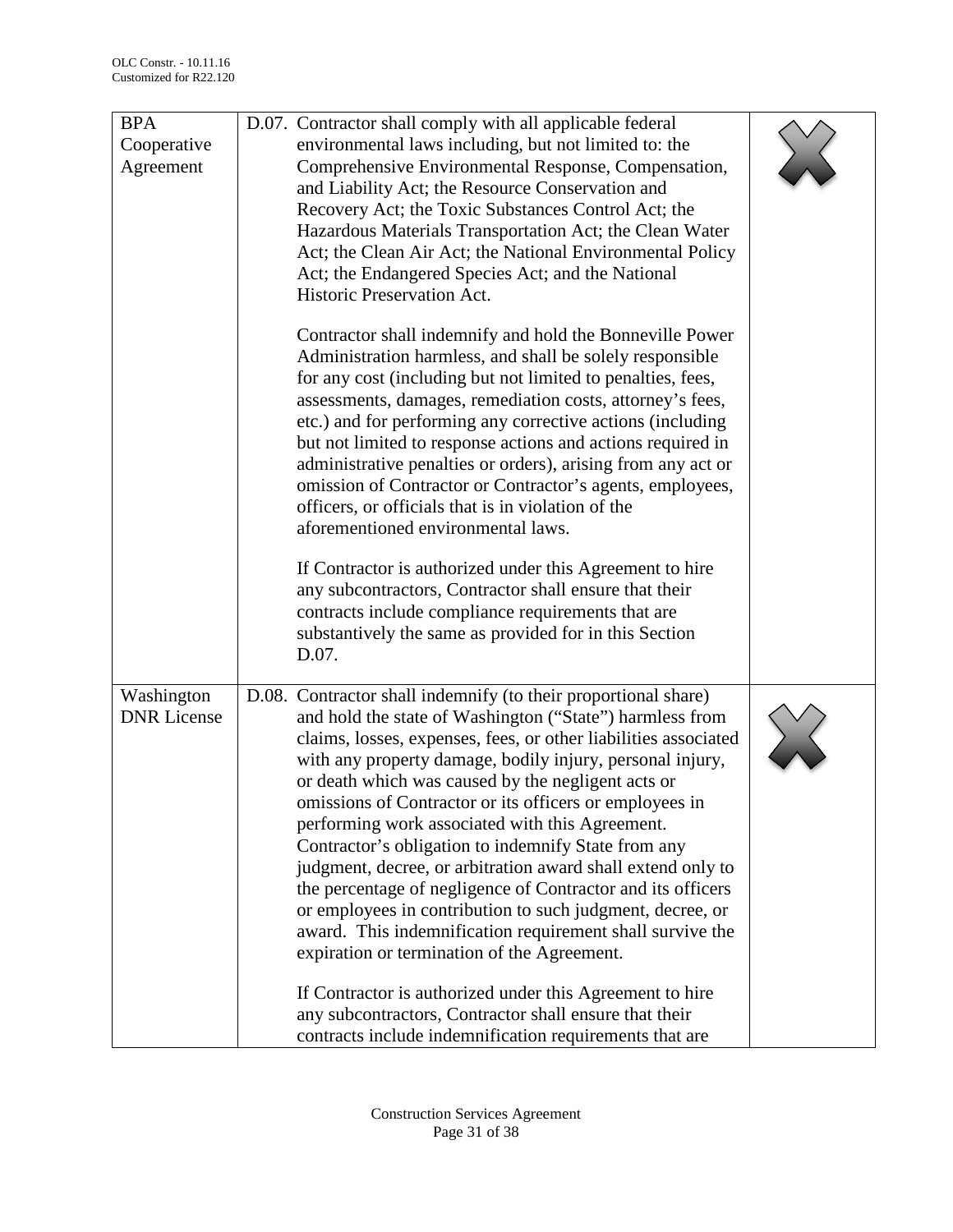|                                  | substantively the same as provided for in this Section<br>D.08.                                                                                                                                                                                                                                                                                                                                                                                                                                                                                                                                                                                                                                                                                                                                                                                                                                                                                                                                                                                                                                         |  |
|----------------------------------|---------------------------------------------------------------------------------------------------------------------------------------------------------------------------------------------------------------------------------------------------------------------------------------------------------------------------------------------------------------------------------------------------------------------------------------------------------------------------------------------------------------------------------------------------------------------------------------------------------------------------------------------------------------------------------------------------------------------------------------------------------------------------------------------------------------------------------------------------------------------------------------------------------------------------------------------------------------------------------------------------------------------------------------------------------------------------------------------------------|--|
| Washington<br><b>DNR</b> License | D.09. Contractor shall name the Washington Department of<br>Natural Resources ("DNR"), including its officials,<br>officers, employees, and agents as an additional insured<br>(by way of endorsement) on its insurance policies. Such<br>insurance policies must include the same coverage as<br>provided for in Section 26.A of this Agreement.<br>Contractor's policy shall be primary to any insurance of<br>DNR. Before commencing work under this Agreement,<br>Contractor shall provide the Yakama Nation with<br>certificates of insurance from Contractor's insurance<br>company which are consistent with Section 26.C of this<br>Agreement and state that the insurance required has been<br>obtained and is in force.<br>If Contractor is authorized under this Agreement to hire<br>any subcontractors, Contractor shall ensure that their<br>contracts include insurance requirements that are<br>substantively the same as provided for in this Section<br>D.09.                                                                                                                         |  |
| Washington<br><b>DNR</b> License | D.10. "Hazardous Substance" means any substance that now or<br>in the future becomes regulated or defined under any<br>federal, state, or local statute, ordinance, rule, regulation,<br>or other law relating to human health, environmental<br>protection, contamination, pollution, or cleanup.<br>Contractor shall not undertake, or allow others to<br>undertake by Contractor's permission, acquiescence, or<br>failure to act, activities that result in a release of threatened<br>release of Hazardous Substances on lands owned by the<br>state of Washington ("State"). Contractor shall<br>immediately notify State if the Contractor become aware<br>of any release or threatened release of Hazardous<br>Substance on the Property. If a Contractor's act or<br>omission results in a release of Hazardous Substances, then<br>Contractor, at its sole expense, shall promptly take all<br>actions necessary or advisable to clean up, contain, and<br>remove the Hazardous Substances in accordance with<br>applicable laws.<br>If Contractor is authorized under this Agreement to hire |  |
|                                  | any subcontractors, Contractor shall ensure that their<br>contracts include compliance requirements that are                                                                                                                                                                                                                                                                                                                                                                                                                                                                                                                                                                                                                                                                                                                                                                                                                                                                                                                                                                                            |  |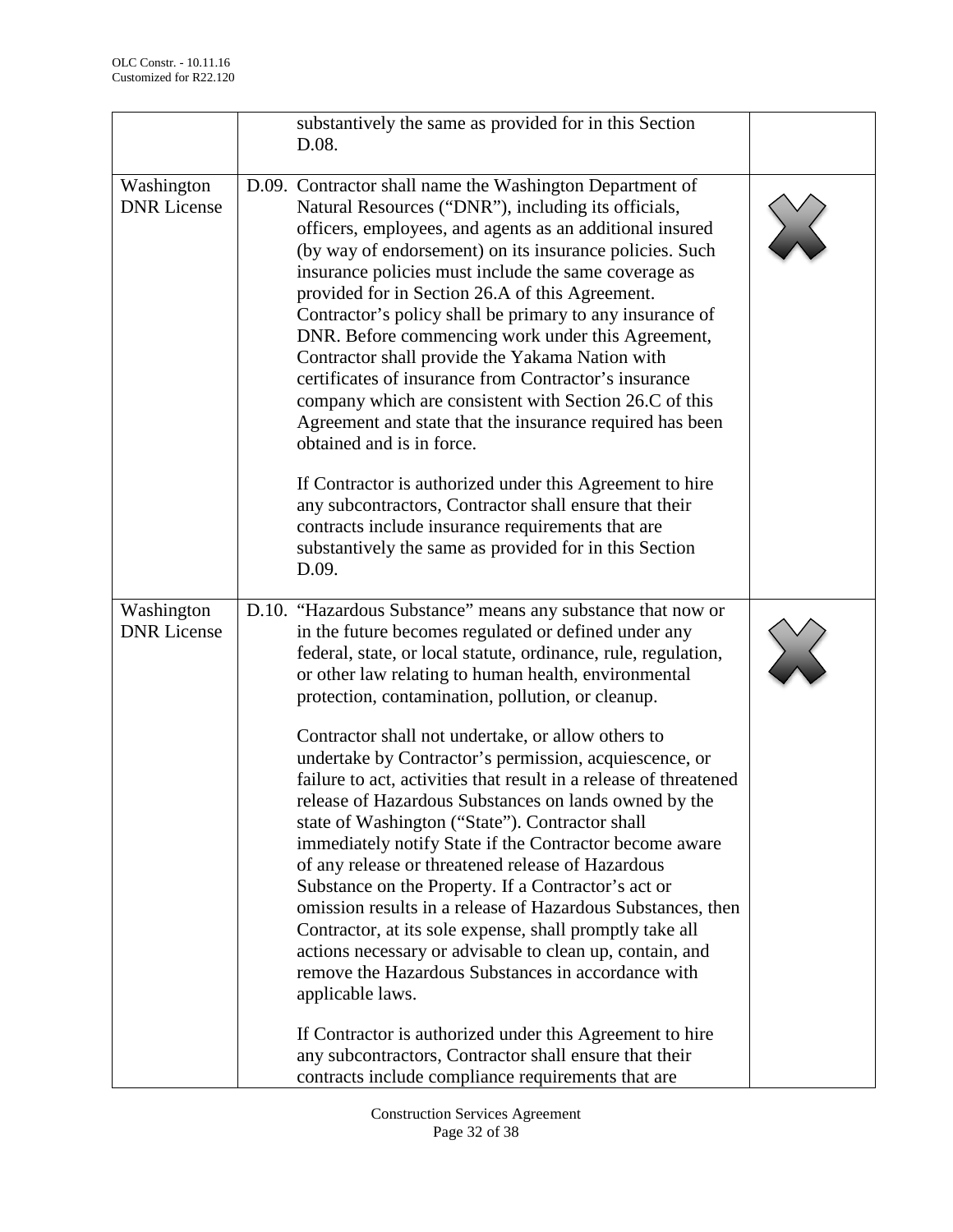|                                                                                   | substantively the same as provided for in this Section<br>D.10.                                                                                                                                                                                                                                                                                                                                                                                                                                                                                                                                                                                                                                                                                                                                                                                                                                                                                                                                                                                                                                                                                                                                                                                                                                                                                                                                                |  |
|-----------------------------------------------------------------------------------|----------------------------------------------------------------------------------------------------------------------------------------------------------------------------------------------------------------------------------------------------------------------------------------------------------------------------------------------------------------------------------------------------------------------------------------------------------------------------------------------------------------------------------------------------------------------------------------------------------------------------------------------------------------------------------------------------------------------------------------------------------------------------------------------------------------------------------------------------------------------------------------------------------------------------------------------------------------------------------------------------------------------------------------------------------------------------------------------------------------------------------------------------------------------------------------------------------------------------------------------------------------------------------------------------------------------------------------------------------------------------------------------------------------|--|
| Washington<br><b>DNR</b> License                                                  | D.11. Contractor shall comply with all applicable state of<br>Washington workers' compensation statutes and<br>regulations. If Contractor is authorized under this<br>Agreement to hire any subcontractors, Contractor shall<br>ensure that their contracts include compliance<br>requirements that are substantively the same as provided<br>for in this Section D.11.                                                                                                                                                                                                                                                                                                                                                                                                                                                                                                                                                                                                                                                                                                                                                                                                                                                                                                                                                                                                                                        |  |
| <b>WDFW</b><br>Temporary/<br>Commercial<br>Use Permit or<br><b>Right of Entry</b> | D.12. Contractor shall obtain a "Temporary/Commercial Use<br>Permit or Right of Entry" from the Washington<br>Department of Fish and Wildlife ("WDFW") prior to<br>entering lands owned by the state of Washington to<br>perform the Services. Contractor shall comply with all<br>requirements of the "Temporary/Commercial Use Permit<br>or Right of Entry," including but not limited to the<br>following insurance requirements:<br>Permittee agrees to buy and maintain liability insurance<br>that is acceptable to WDFW and is sufficient to insure<br>Permittee and WDFW against liability for bodily injury<br>and property damage arising from all use of the premises<br>under this Agreement, including, but not limited to, use of<br>vehicles and equipment. Minimum amounts of insurance<br>shall be one million dollars $(\$1,000,000)$ for injury to any<br>one person and one million dollars (\$1,000,000) property<br>damage for any one occurrence. All policies shall name<br>Permittee and "THE WASHINGTON DEPARTMENT OF<br>FISH AND WILDLIFE" as insureds and carry a ten-day<br>notification-of-cancellation clause. Permittee is aware<br>that they can be held responsible for any fire caused as a<br>result of their activities, including, but not limited to, the<br>expense to fight that fire as well as cost of restoration, and<br>should plan their insurance accordingly. |  |